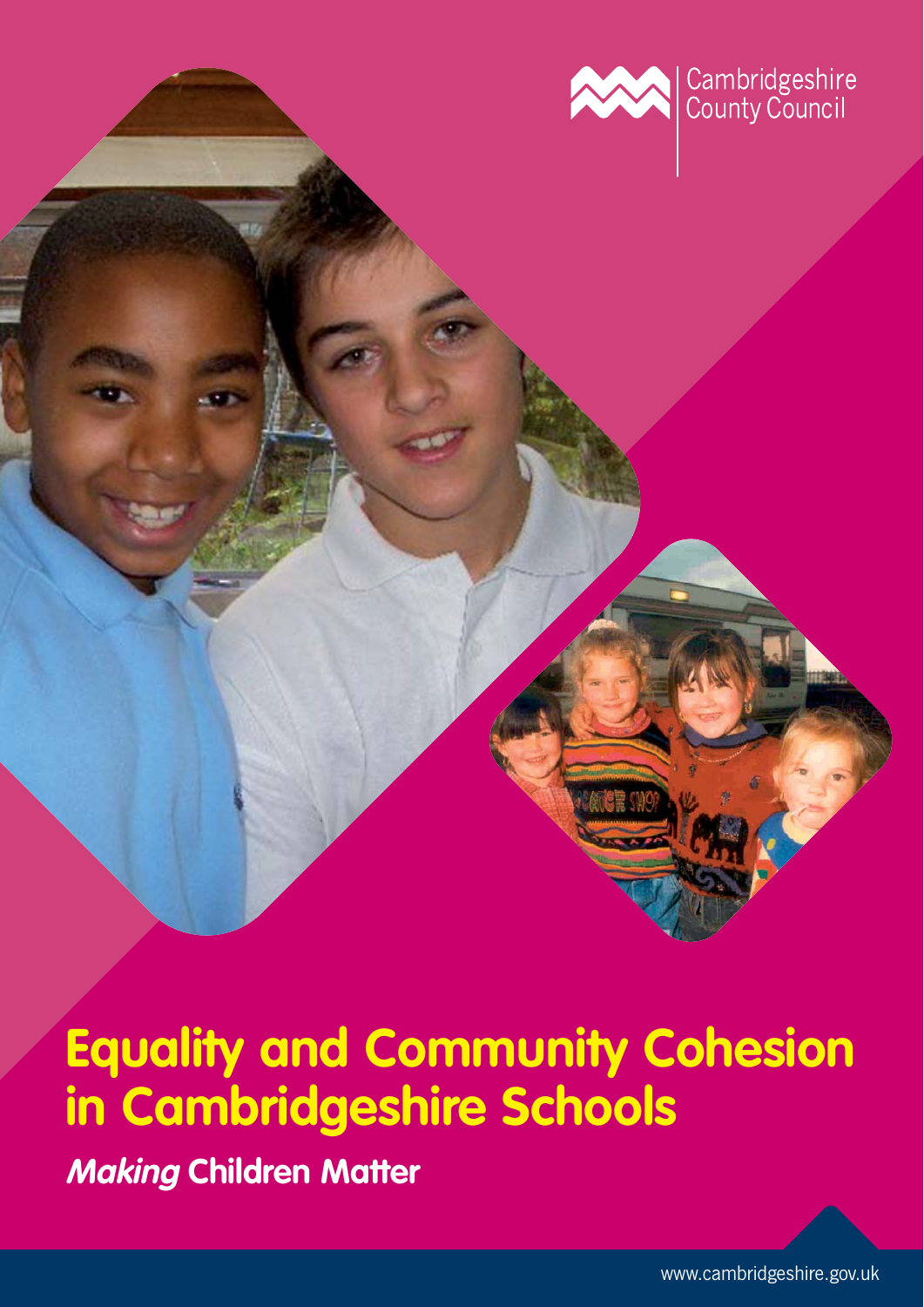**Making Children Matter**

## **Contents**

### **Section 1. Context**

| 1.1              | Introduction and purpose                                            | 3 |
|------------------|---------------------------------------------------------------------|---|
| 1.2 <sub>2</sub> | Legislative background                                              | 3 |
| 1.3              | <b>Towards a Cambridgeshire definition of</b><br>community cohesion | Δ |
|                  | Section 2. Summary of schools' statutory duties                     |   |

| 2.1     | <b>Whose responsibility?</b>                            | 5  |
|---------|---------------------------------------------------------|----|
| 2.2     | <b>Community Cohesion</b>                               | 5  |
| 2.3     | Race Equality and the Race Relations Amendment Act 2000 | -5 |
| 2.4     | <b>Disability Equality Duty</b>                         | 5  |
| $2.5\,$ | <b>Gender Equality Duty</b>                             |    |
| 2.6     | Discrimination on the grounds of religion or belief     |    |

### **Section 3. A Framework for a Single Equality Policy**

| 3.1  | <b>Introduction</b>                              | 8  |
|------|--------------------------------------------------|----|
| 3.2  | The School Context – What sort of school are we? | 8  |
| 3.3  | Equality – aims and values                       | 9  |
| 3.4  | Our approach to promoting equality               | 9  |
| 3.5  | A cohesive community                             | 9  |
| 3.6  | <b>Race Equality</b>                             | 9  |
| 3.7  | <b>Disability Equality</b>                       | 9  |
| 3.8  | <b>Gender Equality</b>                           | 10 |
| 3.9  | <b>Roles and responsibilities</b>                | 10 |
| 3.10 | Monitoring, reviewing, assessing impact          | 11 |

### **Appendices**

- 2. **Community Cohesion Standards: audit for schools**
- 3. **Equality Audit: a self-evaluation tool for schools**
- 4. **Sample equality statements**
- 5. **Useful documents, websites and contacts**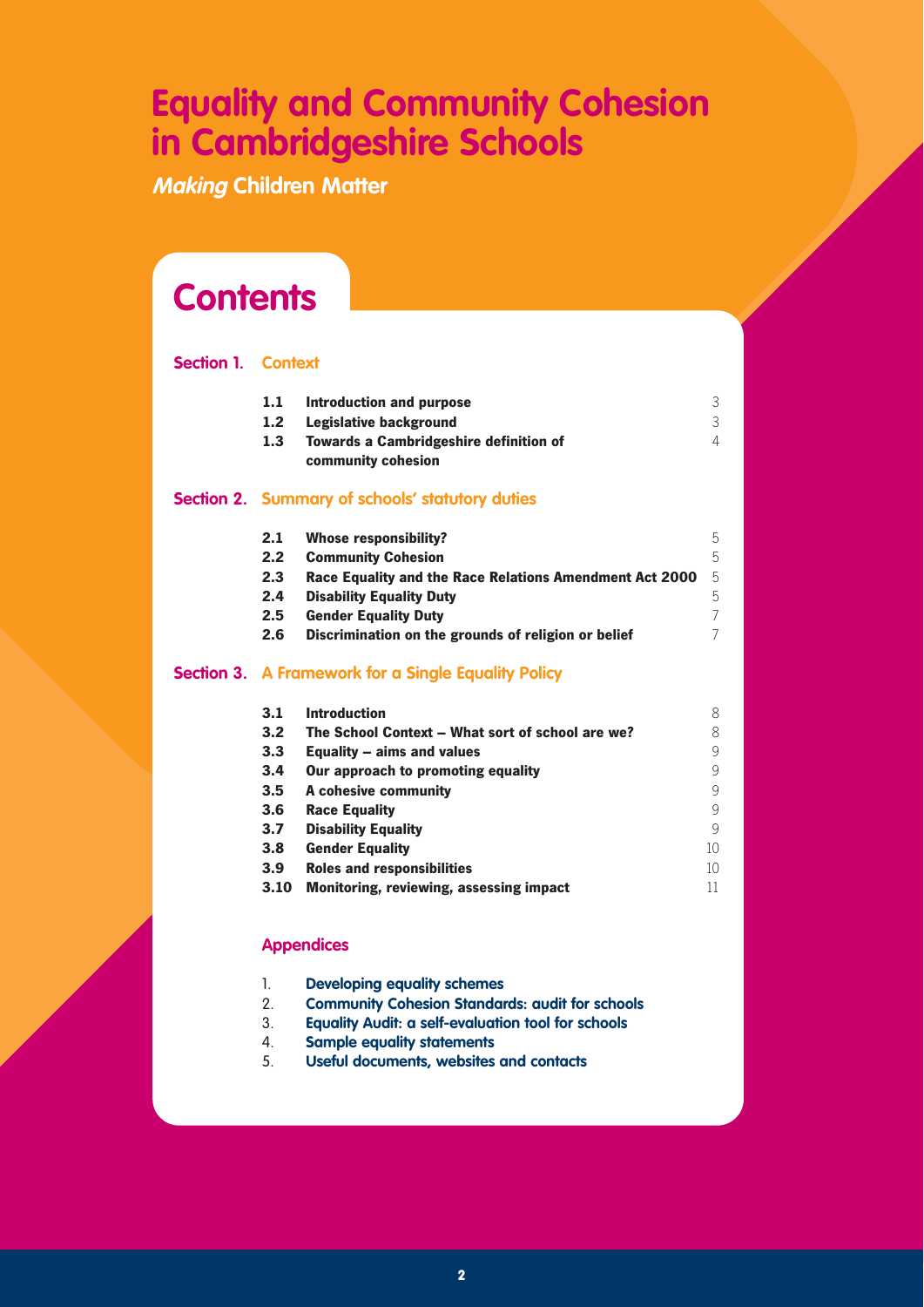## **Section 1: Context**

## **1.1 Introduction and Purpose**

This document provides schools with guidance and a framework for responding to current equality legislation. It aims to support schools in meeting their statutory duties to promote community cohesion and incorporates disability, gender and race/ethnicity. It replaces the previous 'Making Equality a Reality: Promoting Inclusion and Managing for Diversity' model equality policy.

Schools should note that they may either have single or distinct policies as long as they have gone through the required participatory and consultative processes of developing their equality schemes and action plans.

This Cambridgeshire approach provides schools with a framework for a single equality policy which recognises that the actions resulting from a policy are what make a difference.

#### A school's Equality Policy should:

- set out in detail how it intends to meet its statutory duties and follow best practice
- summarise the school's approach to equality across the whole school community
- inform the school's equality action plan(s).

Schools may also choose to incorporate their Disability Equality Scheme and Gender Equality Scheme into their equality policy.

This document should be used as a starting point for discussion. The italicised text in Section 3 suggests points for schools to develop. The standard text may be used as model statements.

Throughout this document and its appendices, the term 'parents' is used to include carers and guardians.

### **1.2 Legislative Background**

### This Cambridgeshire document has been produced taking account of current and relevant legislation:

- Equal Pay Act 1970
- Sex Discrimination Act 1975
- Race Relations Act 1976 as amended in 2000
- Disability Discrimination Act 1995 as amended in 2005, Disability Equality Duty (2005)
- Code of Practice for Schools 2002
- Human Rights Act 1998
- Sex Discrimination (Gender Reassignment) Regulations 1999
- Special Educational Needs and Disability Act 2001
- The Employment Equality (Religion or Belief) Regulations 2003
- The Employment Equality (Sexual Orientation) Regulations 2003
- Equality Act 2006
- Education and Inspections Act 2006 (Duty to promote community cohesion)
- Equality Act (Sexual Orientation) Regulations 2007
- Curriculum 2000, which incorporates a statement on inclusion, 'Providing effective learning opportunities for all children'.

Within the above list, there is a range of other equality legislation which applies to schools but there is, as yet, no specific requirement to publish schemes or policies in these areas. Schools should, however, take account of and make reference to other equality strands such as age, religion or belief and sexual orientation within their equality and diversity policy and procedures and when assessing the impact of all their policies and procedures.

More detail about the legislation particularly relevant for schools is included in Section 2.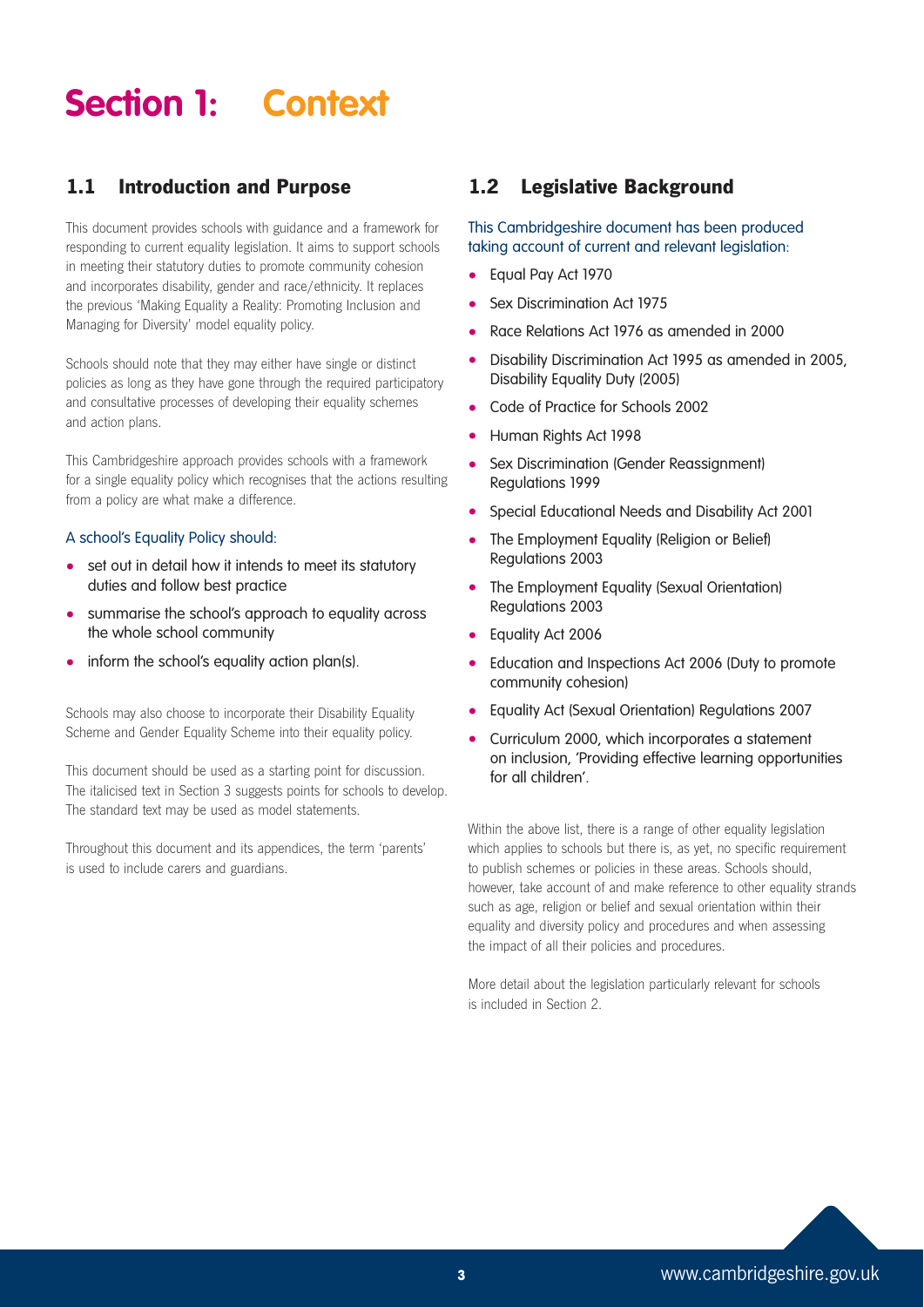## **Section 1: Context**

### **1.3 Towards a Cambridgeshire definition of community cohesion**

#### **A cohesive community** is one where:

- There is a common vision for all communities, an emphasis on articulating what binds communities together rather than what differences divide them, a sense of belonging, of identifying with the neighbourhood and of 'looking out for each other'.
- There is a commitment to equality and social justice.
- The diversity of people's different backgrounds and circumstances is appreciated, respected and protected, in order to support integration and cohesion in changing communities.
- People have similar life opportunities, irrespective of background.
- Everyone understands their rights and responsibilities and is encouraged to participate at all levels.
- Strong and positive relationships are being developed between people from different backgrounds in the workplace, in schools and within neighbourhoods.

The national **Community Cohesion Standards** are framed by four strategic aims, which are to:

- Close the attainment and achievement gap.
- Develop common values of citizenship based on dialogue, mutual respect and acceptance of diversity.
- Contribute to building good community relations and challenge all types of discrimination and inequality.
- Remove the barriers to access, participation, progression, attainment and achievement.

The DCSF Guidance on the duty to promote community cohesion (ref. 00598-2007) suggests schools' contribution to community cohesion can be grouped under the three following headings:

- **Teaching, learning and curriculum** to teach pupils to understand others, to promote common values and to value diversity, to promote awareness of human rights and of the responsibility to uphold and defend them, and to develop the skills of participation and responsible action.
- **Equity and excellence** to ensure equal opportunities for all to succeed at the highest level possible, removing barriers to access and participation in learning and wider activities and eliminating variations in outcomes for different groups.
- **Engagement and extended services** to provide a means for children, young people and their families to interact with people from different backgrounds and build positive relations, including links with different schools and communities locally, across the country and internationally.

#### 1.3 above is taken from:

Community Cohesion Education Standards for Schools (Home Office; DfES; CRE, 2004)

Our Shared Future (Commission on Cohesion and Integration, 2007)

Guidance on the duty to promote community cohesion (DCSF, 2007)

Local Government Association, 2002

Department for Communities and Local Government, 2006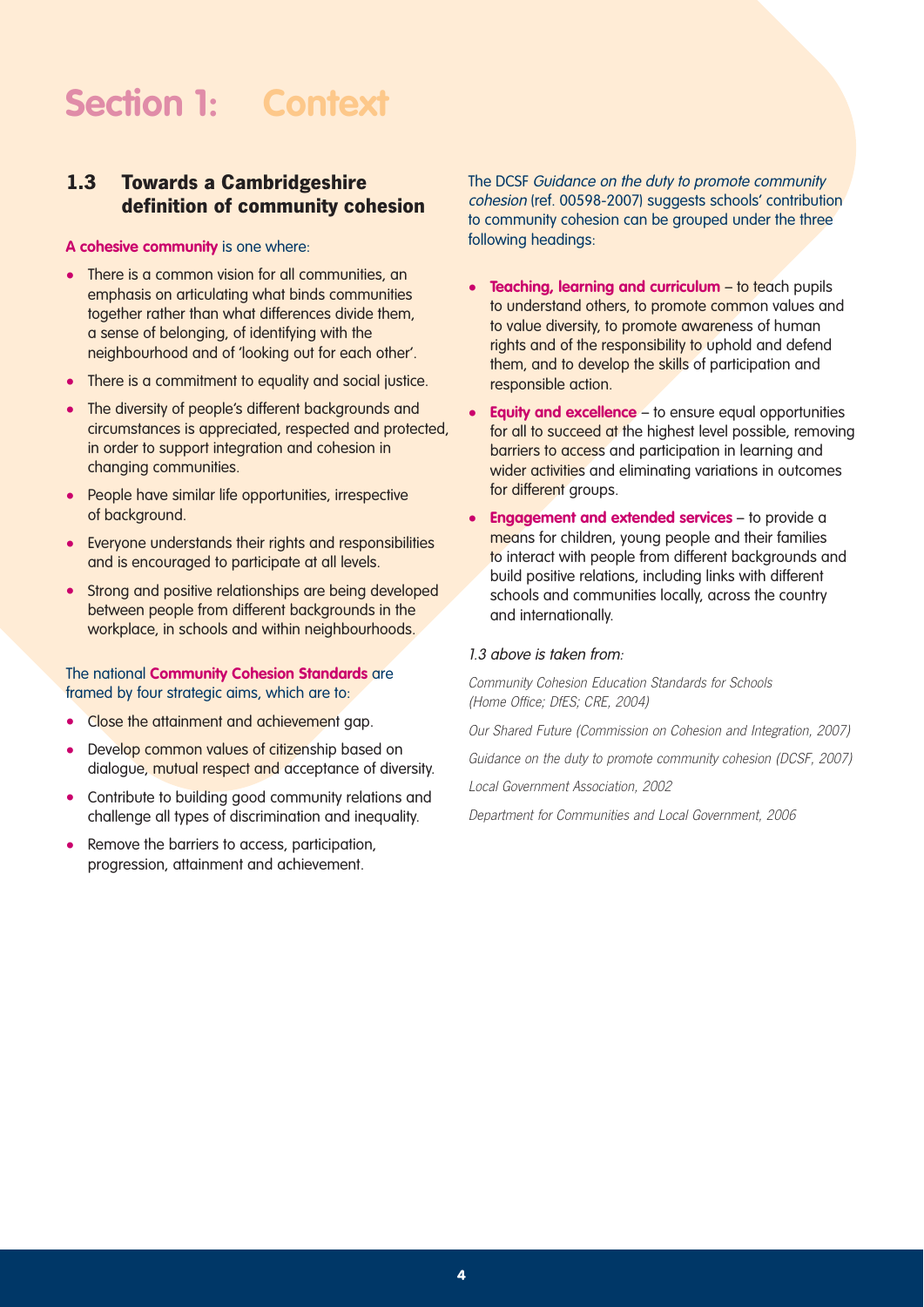## **Section 2: Summary of schools' statutory duties**

**Schools may have separate equality policies or a single equality policy, as long as the different equality strands are clearly identifiable. They may also incorporate their disability and gender equality schemes into a single equality policy, again, as long as the different equality duties are explicitly addressed.** 

### **2.1 Whose responsibility?**

Where schools make use of a particular service or function for which the local authority has responsibility (e.g. school admissions), responsibility for compliance with equality duties in respect of this service or function also rests with the local authority.

#### Issues that might need particular consideration are:

- Employment
- **Procurement**
- Provision of extended services

### **2.2 Community Cohesion**

The Education and Inspections Act 2006 inserted a new section 21(5) to the Education Act 2002 which introduces a duty on schools' governing bodies to promote community cohesion. This came into force in September 2007. Ofsted have included the implementation of the duty in their inspection from September 2008.

The legislative requirements on schools to meet this duty are in the Equality Act 2006 and outlined in the Race Relations Amendment Act (2000) – see below.

The document 'Community Cohesion Education Standards for Schools' (DfES, Home Office and Commission for Racial Equality 2004) provides illustrative approaches for schools to check against, draw from and adapt to reflect their own local circumstances and issues. Appendix 2 uses this document and the recommendations of 'Our Shared Future' (Commission on Integration and Cohesion, 2007) to provide schools with a Cambridgeshire framework on how to promote community cohesion.

## **2.3 Race Equality and the Race Relations Amendment Act 2000**

#### The Act places a **general duty** on schools to:

- promote equality of opportunity
- promote good race relations
- eliminate unlawful racial discrimination.

To help schools meet the general duty, they also have a number of **specific duties** which include:

- preparing a written race equality policy and keeping it up to date.
- assessing the impact of their policies, including the race equality policy, on pupils, staff and parents of different racial groups, particularly the impact on pupils' attainment levels.
- monitoring the impact of policies on pupils, staff and parents and on pupils' attainment levels.

Schools wanting a stand-alone race equality policy or wanting more guidance may use the Commission for Racial Equality's (CRE) framework for preparing a policy. This is available as an appendix in the CRE's Guide for Schools on the Code of Practice on the Duty to Promote Race Equality which is available from the Equality and Human Rights Commission's website at **www.equalityhumanrights.com**

### **2.4 Disability Equality Duty**

Part 1 of the Disability Discrimination Act (DDA) 1995 defines a disabled person as someone who has

"a physical or mental impairment which has a substantial and long-term adverse effect on a person's ability to carry out normal day-to-day activities"

#### Definition of terms:

- 'Physical impairment' includes sensory impairments.
- 'Mental impairment' includes learning difficulties and an impairment resulting from, or consisting of, a mental illness.
- 'substantial' means 'more than minor or trivial'.
- 'long-term' is a period longer than (or likely to be longer than) 12 months.

**<sup>5</sup>** www.cambridgeshire.gov.uk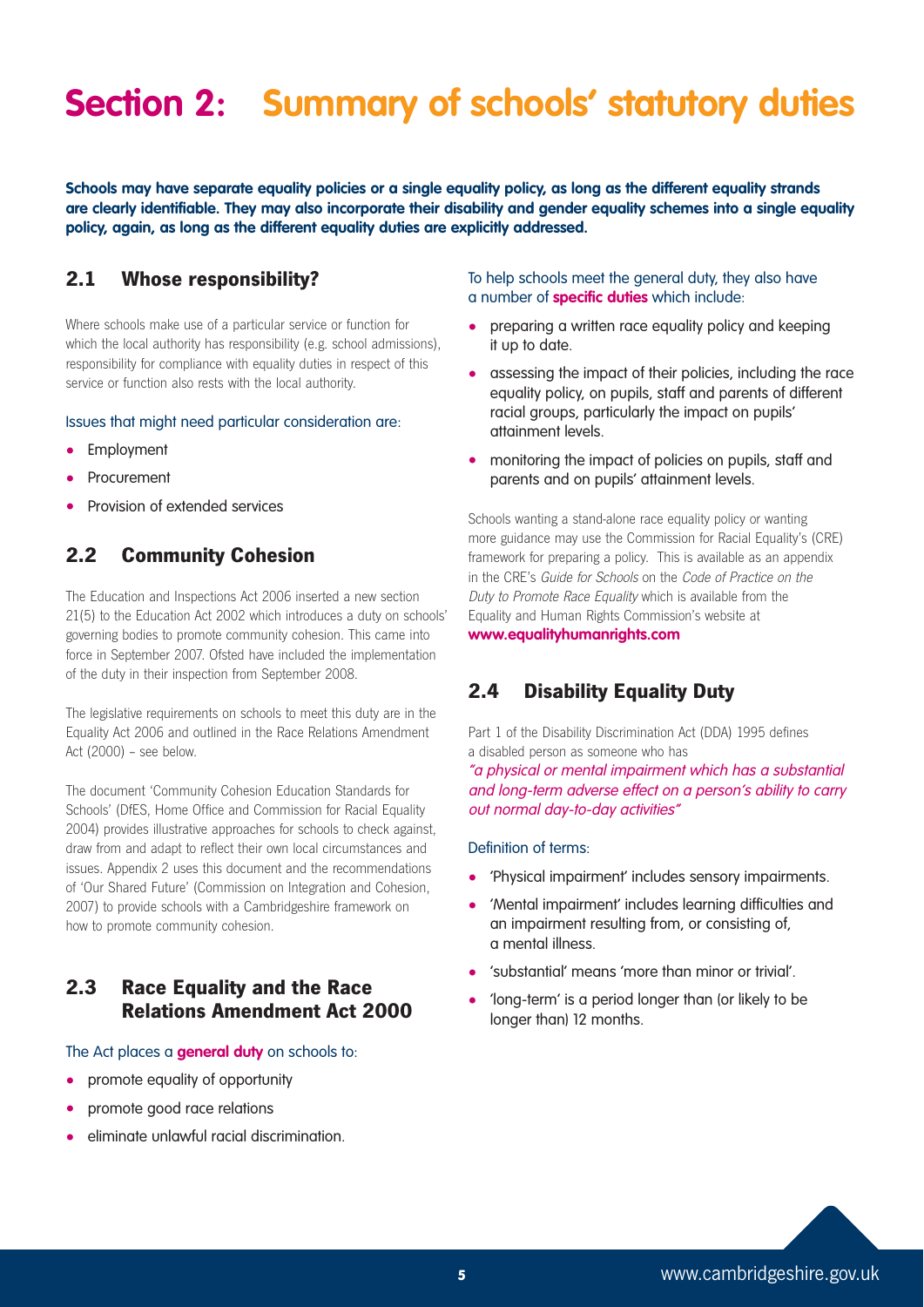## **Section 2: Summary of schools' statutory duties**

The definition is broad and includes a wide range of impairments, including hidden impairments such as dyslexia, autism, speech and language impairments and attention deficit hyperactivity disorder (ADHD). These may all constitute a disability, but only if the effect on the person's ability to carry out normal day-to-day activities is substantial and long-term, as defined above.

### The effect on normal day-to-day activities is on one or more of the following:

- mobility
- manual dexterity
- physical co-ordination
- continence
- ability to lift, carry or otherwise move everyday objects
- speech, hearing, eyesight
- memory or ability to concentrate, learn or understand
- perception of risk of physical danger.

People with cancer, multiple sclerosis, HIV infection or a severe disfigurement are automatically covered by the definition. There are special provisions for people with progressive or recurring conditions.

For children and young people in schools, there is a significant overlap between those who count as disabled under the DDA and those who have special educational needs (SEN), as defined by the Education Act 1996. However, not all disabled children and young people have SEN, e.g. those with asthma, heart problems, cancer etc and not all pupils with SEN have a disability e.g. some children with emotional and behavioural difficulties. A disabled child has SEN if they have a disability and need special educational provision to be made for them in order to be able to access the education which is available locally.

There is no statutory requirement for schools to collect and report information on pupils' disabilities, However, it is recommended as good practice to monitor school policies and practices to ensure they are not disadvantaging pupils with disabilities and to monitor pupil progress, attainment, attendance and exclusions for any differential outcomes.

The amended DDA 2005 places a duty on all public authorities, including publicly-funded schools, to promote disability equality. The disability equality duty includes two main elements, a general duty and specific duty.

### **The General Duty**

The duty requires schools, when carrying out their functions, to have due regard to the need to:

- promote equality of opportunity between disabled persons and other persons
- eliminate discrimination that is unlawful under the Act
- eliminate harassment of disabled persons that is related to their disabilities
- promote positive attitudes towards disabled persons.
- encourage participation by disabled persons in public life
- take steps to meet disabled people's needs, even if this requires more favourable treatment.

### **Specific Duty**

In addition to the general duty, which sets out what schools have to do, schools have to meet a specific duty. This sets out how schools have to meet the general duty and what they need to record as evidence of what they have done.

#### The main requirements of the specific duty are to:

- prepare and publish a **Disability Equality Scheme** demonstrating how the school intends to fulfil its general and specific duties
- involve disabled people (pupils, staff, parents) in the development of the scheme
- implement the actions in their scheme within three years
- report on their schemes annually
- review and revise their scheme every three years.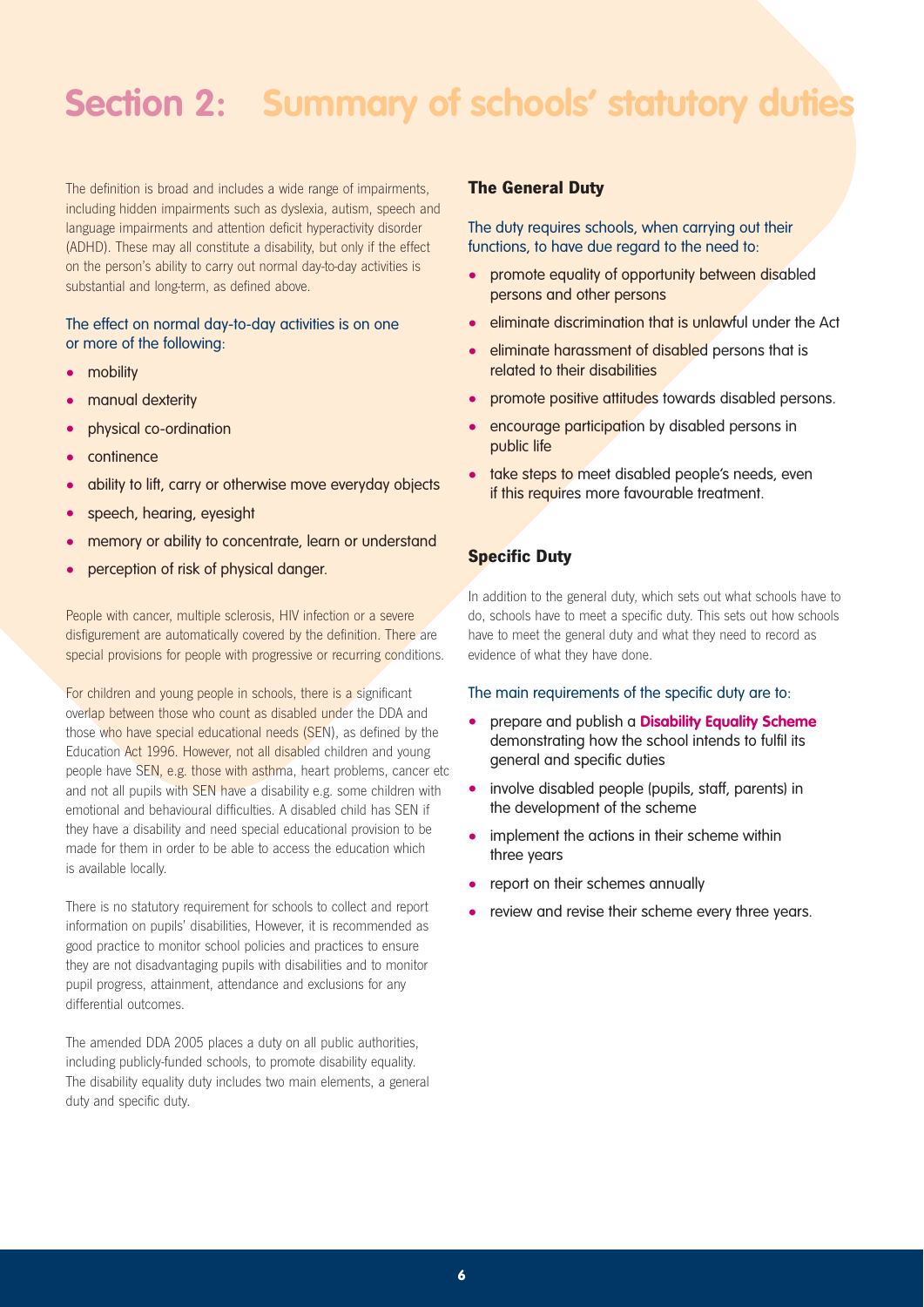## **Section 2: Summary of schools' statutory duties**

### **2.5 Gender Equality Duty**

### **General Duty**

The Equality Act 2006 amends the Sex Discrimination Act 1975 (SDA) to place a statutory duty on all public authorities, including schools, when carrying out their functions, to have due regard to the need to:

- eliminate unlawful sex discrimination and harassment (and)
- promote equality of opportunity between females and males.

"Due regard" comprises two linked elements: proportionality and relevance. The weight given to gender equality should therefore be proportionate to its relevance to a particular function.

In terms of unlawful discrimination and harassment in employment and vocational training, the general duty also applies to people who intend to undergo, are undergoing or have undergone gender reassignment.

For more detailed information on gender equality in employment, see **www.epm.co.uk**

### **Specific duties**

To support progress in delivering the general duty, there is also a series of 'specific duties'.

#### Those specific duties include the following activities:

- To prepare and publish a **Gender Equality Scheme**, showing how the school will meet its general and specific duties including setting out its gender equality objectives.
- In formulating its overall objectives, to consider the need to include objectives to address the causes of any gender pay gap.
- To gather and use information on how the school's policies and practices affect gender equality in the workforce and in the delivery of services, in particular education functions.
- To consult stakeholders (i.e. pupils, parents, employees, others service users or potential service users, including trade unions) and take account of relevant information in order to determine its gender equality objectives.
- To assess the impact of its current and proposed policies and practices on gender equality.
- To implement the actions set out in its scheme within three years, unless it is unreasonable or impracticable to do so.
- To report against the scheme every year and review the scheme at least every three years.

### **2.6 Discrimination on the grounds of religion or belief**

Part 2 of the Equality Act 2006 also introduces provisions outlawing **discrimination on the grounds of religion or belief** in education in schools.

The Act sets out that it is unlawful for maintained, independent and special schools to discriminate against a person on the grounds of religion or belief with reference to admissions, exclusions, access and participation.

Specifically, schools will not be allowed to admit or refuse to admit pupils on the basis of their religion or belief and must treat pupils equally irrespective of their own or their parents' religion or belief or lack of it. This also applies to access to benefits, facilities or services. In addition, pupils cannot be excluded from school or subjected to any detriment on the basis of their (or their parents') religion or belief or lack of it.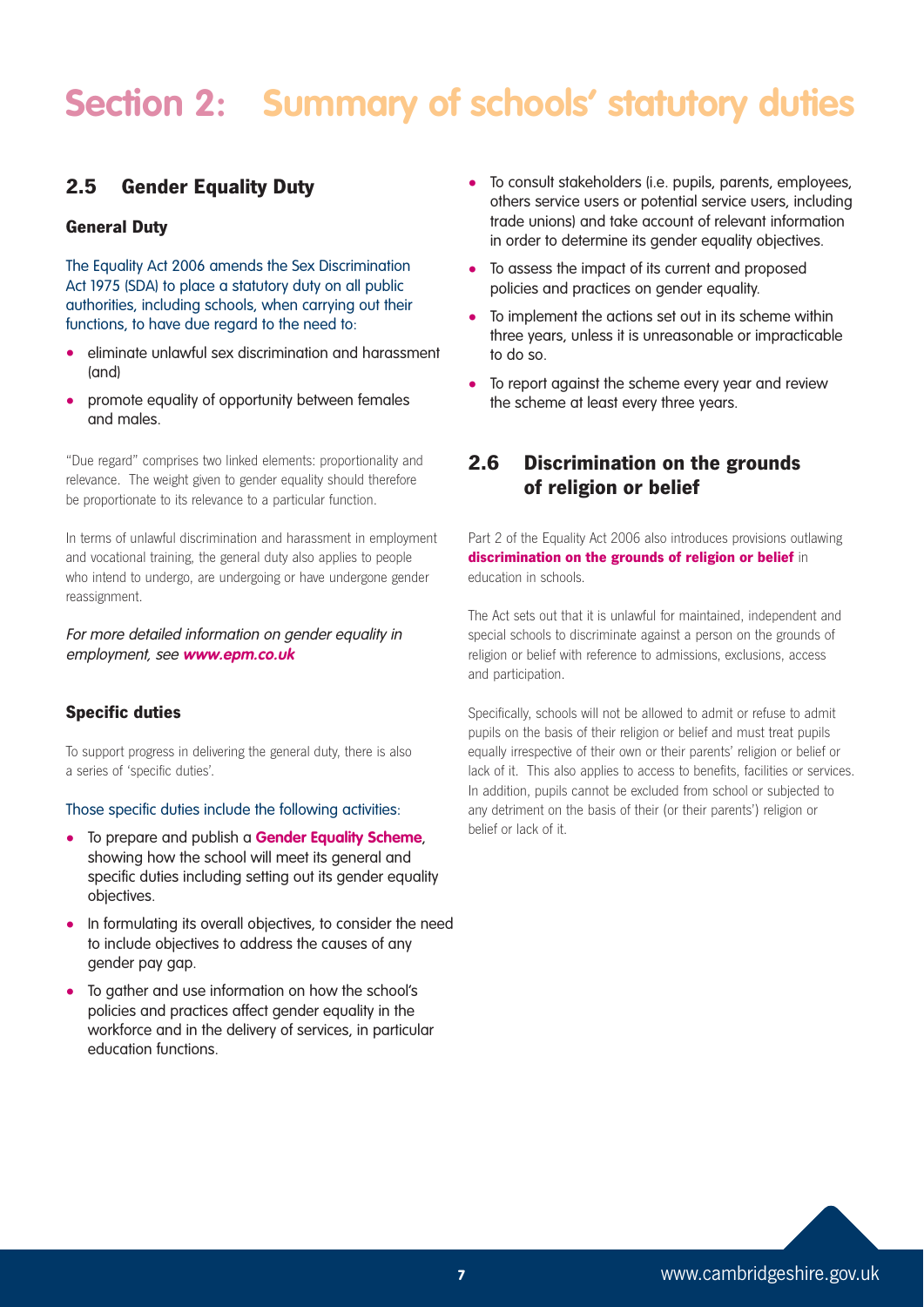**This section provides a framework for schools and settings to produce their own single equality policy. Schools will be at different stages of developing their disability and gender equality schemes. The framework is designed so that schools can use as much or as little of the framework as necessary to ensure they have a comprehensive equality policy and so that, should they choose, they can incorporate their equality schemes into the document (see Appendix 1 on developing equality schemes).** 

The italicised text below suggests points for schools to develop. The standard text may be used as model statements.

### **3.1 Introduction**

This Equality Policy sets out the school's approach to promoting community cohesion, equality and diversity. It covers disability, gender and race/ethnicity, in response to the statutory duties on schools to publish disability and gender equality schemes and a race equality policy.

#### This Equality Policy statement sets out:

- The school's context.
- Aims and values.
- The school's overall approach to promoting equality: community cohesion, recognising and celebrating diversity and tackling discrimination.
- Specific reference to community cohesion, race equality, disability equality, gender equality.
- Roles and responsibilities.
- Monitoring, reviewing and assessing impact.

### **3.2 The School Context – What sort of school are we?**

#### This section could include information about:

- Geographical location.
- The communities served.
- Ethnic composition of pupils and staff in context of the local community.
- Travellers, refugees and asylum seekers.
- Disability data.
- Gender data.
- Socio-economic background of pupils.
- Attainment levels of different groups of pupils.
- Religious and linguistic diversity of pupils in context of the local community.
- Other disadvantaged groups of pupils.
- Pupil mobility.

This section should help schools implement their policy in a way which is meaningful for their setting. For example, if there is little linguistic diversity in a school, this should be made explicit and a statement relating to the school's approach to linguistic diversity is likely to emphasise the school's commitment to enriching the linguistic experiences of all pupils and to recognising and celebrating the linguistic diversity of British society.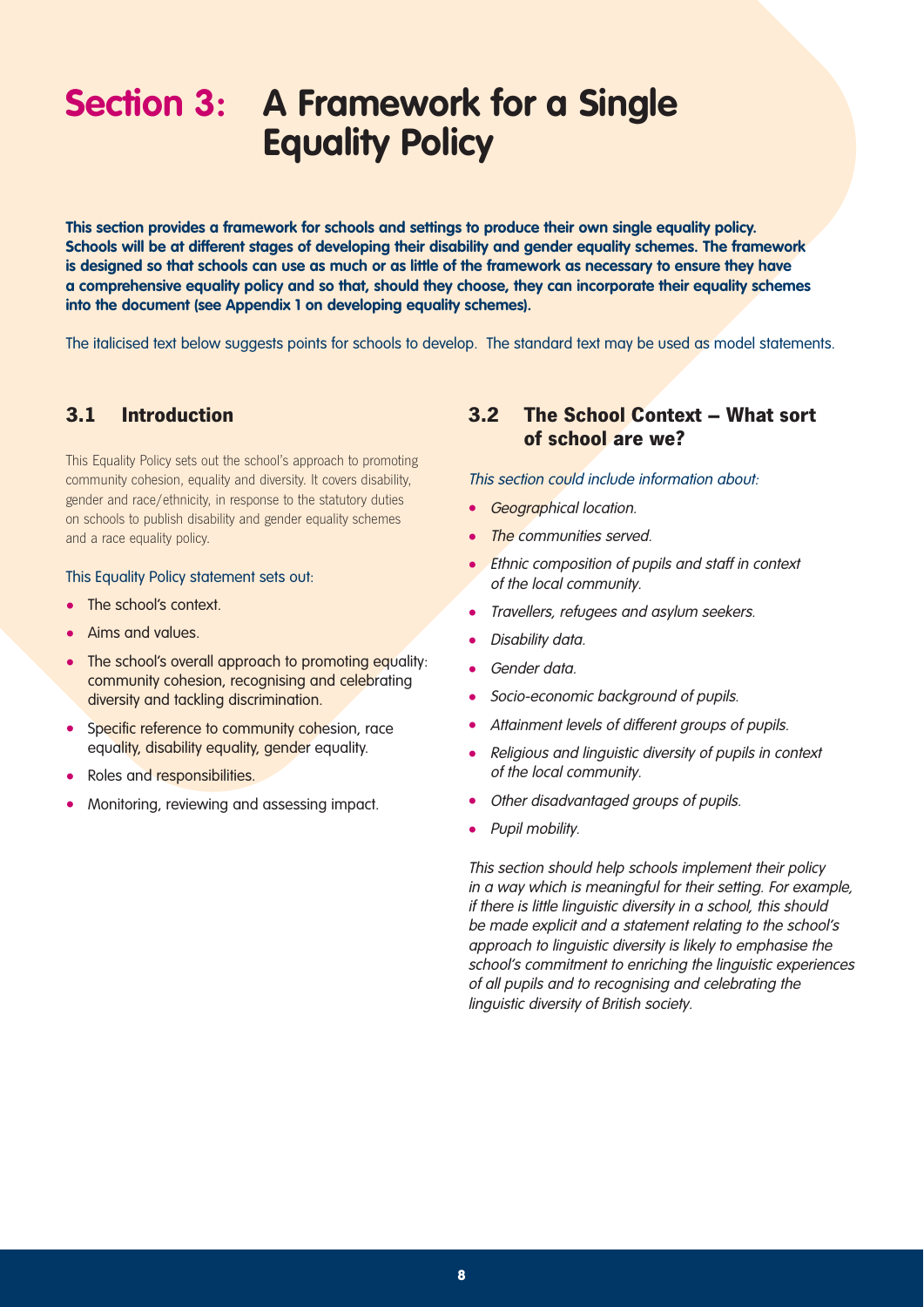## **3.3 Equality – aims and values**

At *(name of school)* we aim to provide equality and excellence for all in order to promote the highest possible standards.

Our Equality Policy is based on the following core values as expressed in this school's aims/mission statement.

#### Include aims/mission statement here.

#### If not already in the mission statement, consider reference to:

- A culture of respect for others.
- Recognising and celebrating differences between people.
- A community where pupils are well prepared for life in a diverse, pluralist society.

### **3.4 Our approach to promoting equality**

The overall objective of the school's Equality Policy is to provide a framework for the school to pursue its equality duties to eliminate unlawful discrimination and harassment; promote equality of opportunity; and promote good relations and positive attitudes between people of diverse backgrounds in all its activities.

Through the Equality Policy, the school seeks to ensure that no member of the school community or any other person through their contact with the school receives less favourable treatment on any grounds which cannot be shown to be justified. This covers race, colour, nationality, ethnic or national origin, religion or belief, gender, marital status, responsibility for children or other dependants, disability, sexual orientation, gender reassignment, age, trade union or political activities, socio-economic background, where the person lives or spent convictions.

The principles of this policy apply to all members of the extended school community – pupils, staff, governors, parents and community members.

## **3.5 A cohesive community**

See Sections 1.3 and 2.1 and insert a paragraph here which reflects the communities served by your setting. Ensure that you include all types of communities, i.e, the school and its extended community, the school in its geographical community, the community of Britain, the global community, communities of interest (for example, environmental groups, faith groups, ethnic groups), communities of friends. You may wish to refer to how you make use of resources within your Local Strategic Partnership. You may also want to add, for example:

#### In order to achieve **a cohesive community**, we will need to:

- Promote understanding and engagement between communities.
- Encourage all children and families to feel part of the wider community.
- Understand the needs and hopes of all our communities.
- Tackle discrimination.
- Increase life opportunities for all.
- Ensure teaching and the curriculum explores and addresses issues of diversity.

## **3.6 Race Equality**

See Section 2.2 and use the general and specific duties of the Race Relations Amendment Act to insert a paragraph which reflects the context of your school.

## **3.7 Disability Equality**

See Section 2.3 and use the general and specific duties of the Disability Equality Duty to insert a paragraph which reflects the context of, and approach to disability equality in, your school. You might also choose to incorporate your **Disability Equality Scheme (DES)** in this section.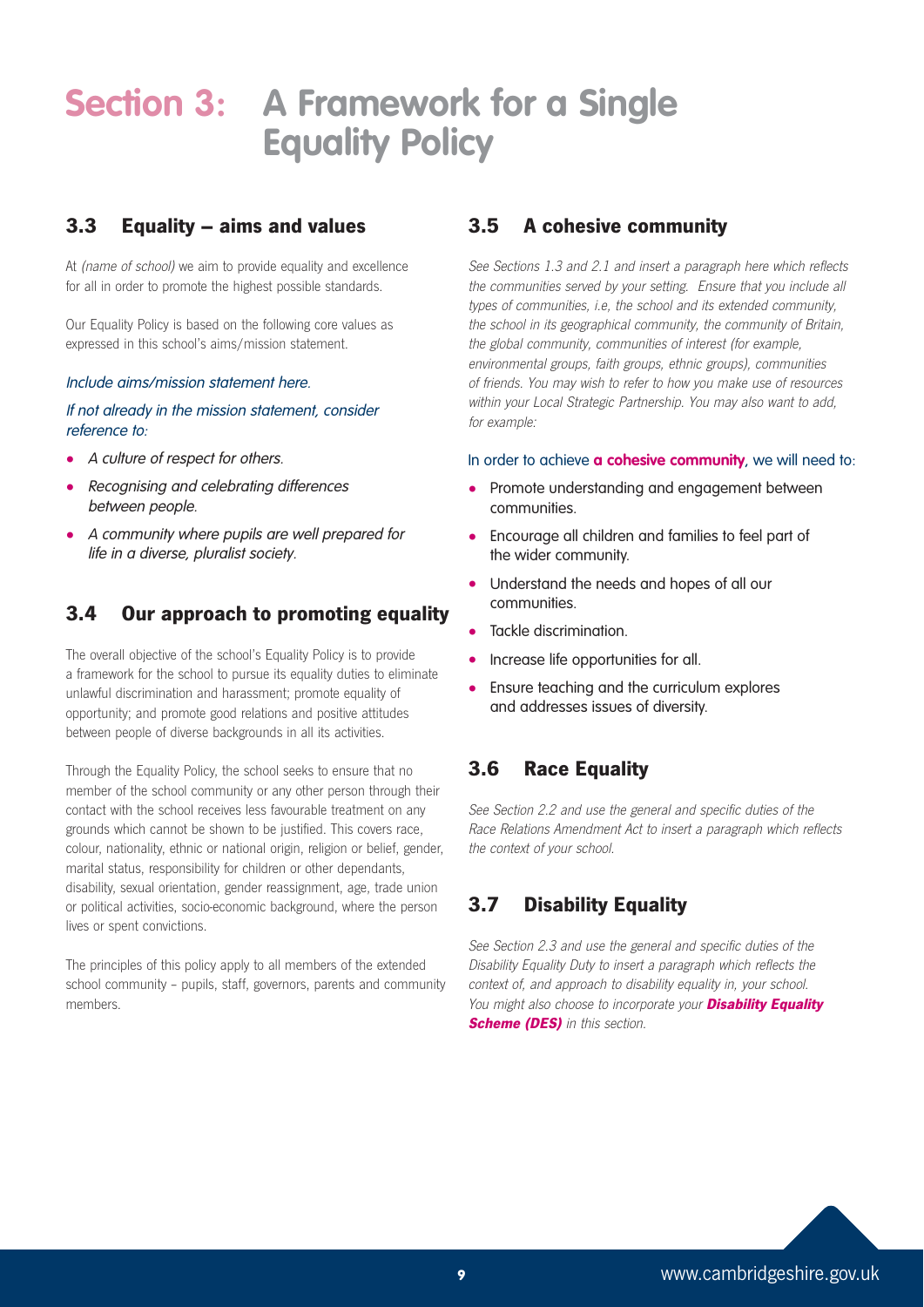## **3.8 Gender Equality**

See Section 2.4 and use the general and specific duties of the Gender Equality Duty to insert a paragraph which reflects the context of, and approach to gender equality in, your school.

You might also choose to incorporate your **Gender Equality Scheme (GES)** in this section.

## **3.9 Roles and responsibilities**

All who work in the school have a responsibility for promoting equality and inclusion, and avoiding unfair discrimination.

#### Our governors are responsible for:

- Making sure the school complies with all current equality legislation (list here, see Section 2).
- Making sure this policy and its procedures are followed.

### The Headteacher is responsible for:

- Making sure the policy is readily available and that the governors, staff, pupils and their parents know about it.
- Making sure its procedures are followed.
- Producing regular information for staff and governors about the policy and how it is working, and providing training for them on the policy, if necessary.
- Making sure all staff know their responsibilities and receive training and support in carrying these out.
- Taking appropriate action in cases of harassment and discrimination.

#### All our staff are responsible for:

- Dealing with racist, sexist and homophobic incidents, and being able to recognise and tackle bias and stereotyping.
- Promoting equality and good community relations and avoiding discrimination against anyone for reasons of race, colour, nationality, ethnic or national origins, gender, disability, religion or belief, sexual orientation or socio-economic circumstances.
- Keeping up to date with the law on discrimination and taking training and learning opportunities.

### Visitors and contractors are responsible for:

• Knowing and following our equality policy

### Responsibility for overseeing equality practices in the school lies with a named member of staff and a named governor. Responsibilities include:

- Coordinating and monitoring work on equality issues.
- Dealing with and monitoring reports of harassment (including racist and homophobic incidents).
- Monitoring the progress and attainment of vulnerable groups of pupils (e.g. Black and minority ethnic pupils, including Gypsies and Travellers).
- Monitoring exclusions.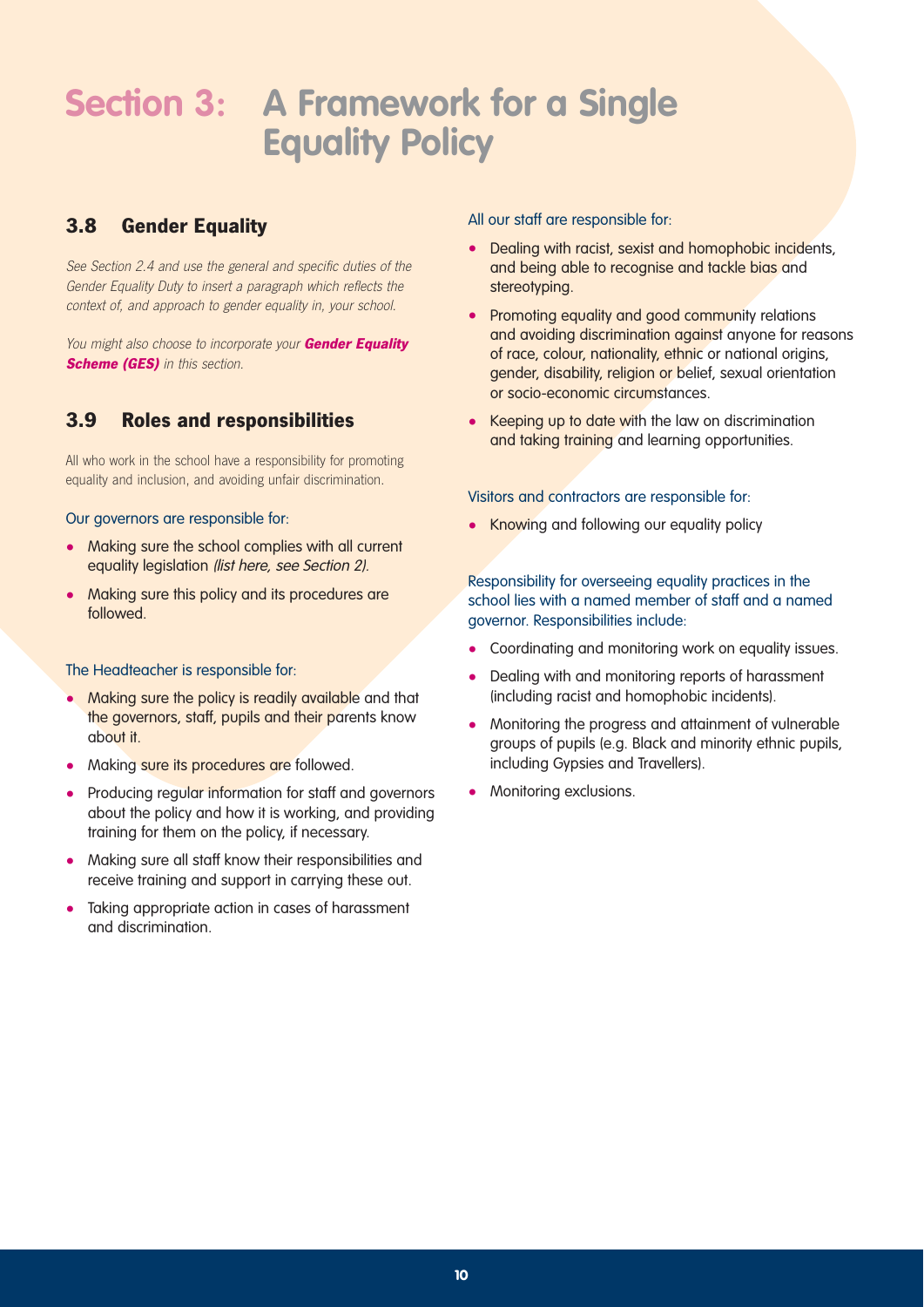## **3.10 Monitoring, reviewing, assessing impact**

Depending on how your equality policy and equality schemes are linked: This policy is supported by/incorporates the school's disability and gender equality schemes and a race equality action plan.

The DES and GES run for 3 years but are reviewed and reported upon annually to the governing body.

The School Development Plan ensures the DES and GES form an essential part of the school's action on equality. It includes targets determined by the governing body for promoting a cohesive community, inclusion and equality in the school, also with reference to the workforce. It also ensures other school policies address equality issues.

This policy will be regularly monitored and reviewed by staff and governors to ensure that it is effective in tackling discrimination, promoting access and participation, equality and good relations between different groups, and that it does not disadvantage particular sections of the community.

Any pattern of inequality found as a result of impact assessments is used to inform future planning and decision-making.

A named member of staff and a named governor responsible for equality will monitor specific outcomes (see roles and responsibilities and indicate timescale).

The Headteacher will provide monitoring reports for review by the Governing Body. These will include: school population, workforce recruitment, retention and progression, key initiatives, progress against targets and future plans.

Community cohesion will be monitored against the Cambridgeshire standards which are based on the national 'Community Cohesion Education Standards for Schools' (DfES, Home Office and Commission for Racial Equality 2004), 'Guidance on the duty to promote community cohesion' (DCSF 2007, ref. 00598-2007) and 'Our Shared Future' (Commission on Integration and Cohesion, 2007).

Thanks to Hinchingbrooke School for support in developing the disability equality dimension of this document.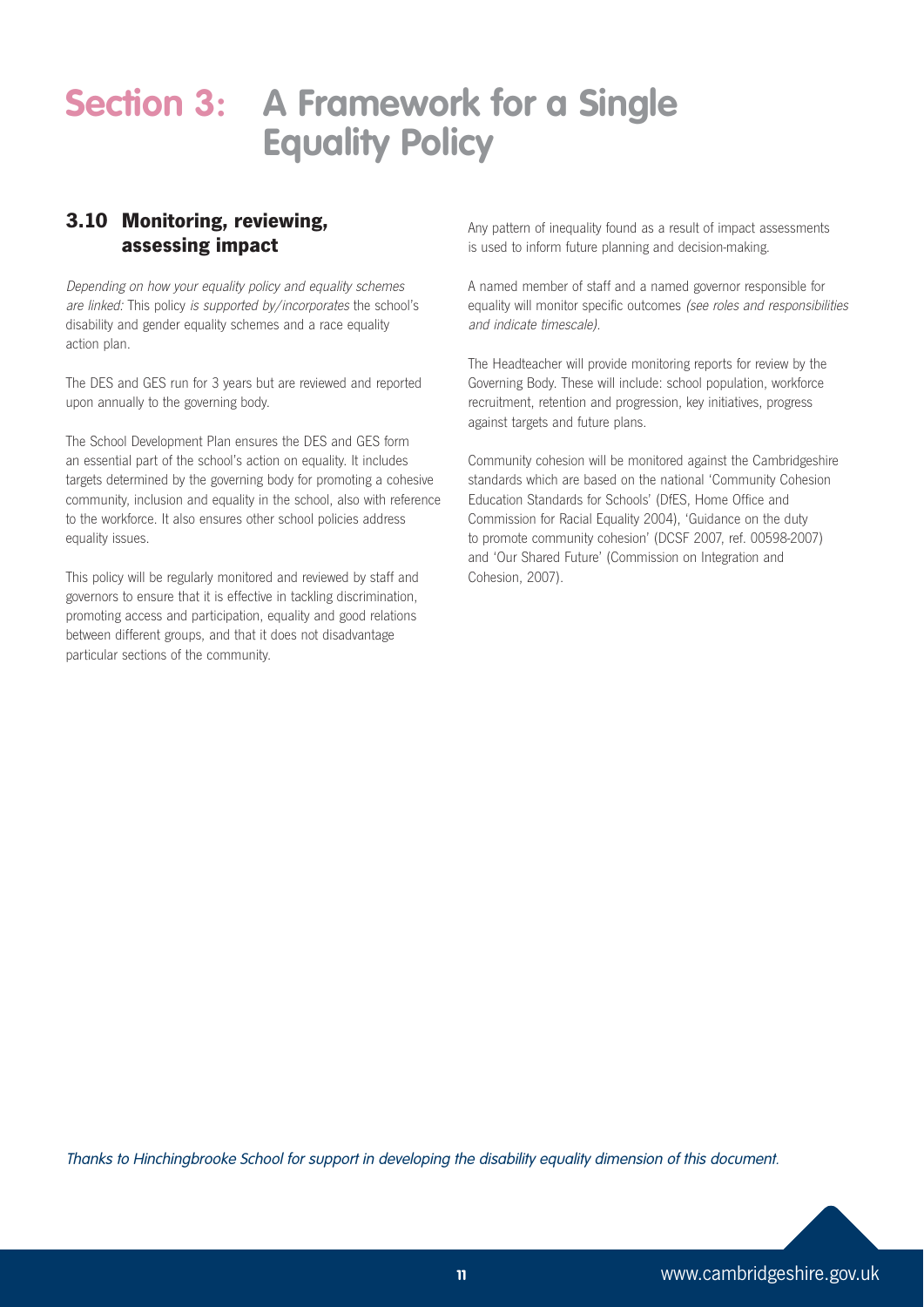**Making Children Matter**



## **Appendix 1: Developing disability and gender equality schemes**

All schools are obliged to produce a disability equality scheme (DES) and a gender equality scheme (GES). The purpose of the schemes is to show how the school is going to meet the general and specific disability and gender equality duties. Schools are required to develop their schemes in a particular way and to include particular elements. They must involve disabled people (pupils, staff and parents) in the development of the DES.

The schemes can be embedded within another strategic document, such as the School Development Plan or a Single Equality Policy, but if schools choose to include them in another document, it must be explicit how the specific disability and gender equality duties are being met. The DES needs to be closely linked with the school's Accessibility Plan which, in turn, will inform part of the school's disability action plan.

The processes for developing both the DES and GES are similar and schools may choose to develop both in tandem.

### Schools must set out in their **Disability Equality Scheme**:

- the way in which disabled people have been involved in its preparation
- the school's arrangements for gathering information on the effects of its policies on:
	- the recruitment, development and retention of disabled employees (DDA Part 2)
	- the educational opportunities available to, and the achievements of, disabled pupils (DDA Part 4)
- the school's methods for assessing the impact of its existing or proposed policies and practices on disability equality
- steps which the school will take to meet the general duty (the school's 'action plan')
- the school's arrangements for putting the information gathered to use, in particular in reviewing the effectiveness of its action plan and in preparing subsequent schemes

For a detailed outline for a disability equality scheme, see Promoting disability equality in schools (DfES 2006, PPSLS/D35/1206/13)

The **Gender Equality Scheme** must include the school's gender equality objectives, including any pay objectives, and show the actions it has taken or intends to take to:

- Gather and use information that is relevant to promoting gender equality and eliminating discrimination
- Consult and involve stakeholders in the preparation of the scheme (including setting objectives)
- Assess the impact or likely impact of existing and proposed policies and practices on gender equality
- Implement the actions set out in the scheme (the school's 'action plan')

For further detailed guidance on developing gender equality objectives and a gender equality scheme, see: **www.eoc.org.uk/genderduty**

### **Suggested approaches to developing disability and gender equality schemes**

Schools are not required to do anything under their schemes that is unreasonable or impractical. A suitable starting point might therefore be to identify factors which will determine what is reasonable and practical for your particular school. Information from the school SEF and from section 3.2 of the policy framework, 'The school context – what sort of school are we?' should be of use here. You will also need to consider the school's budget and building stock for your disability equality scheme.

**<sup>1</sup>** www.cambridgeshire.gov.uk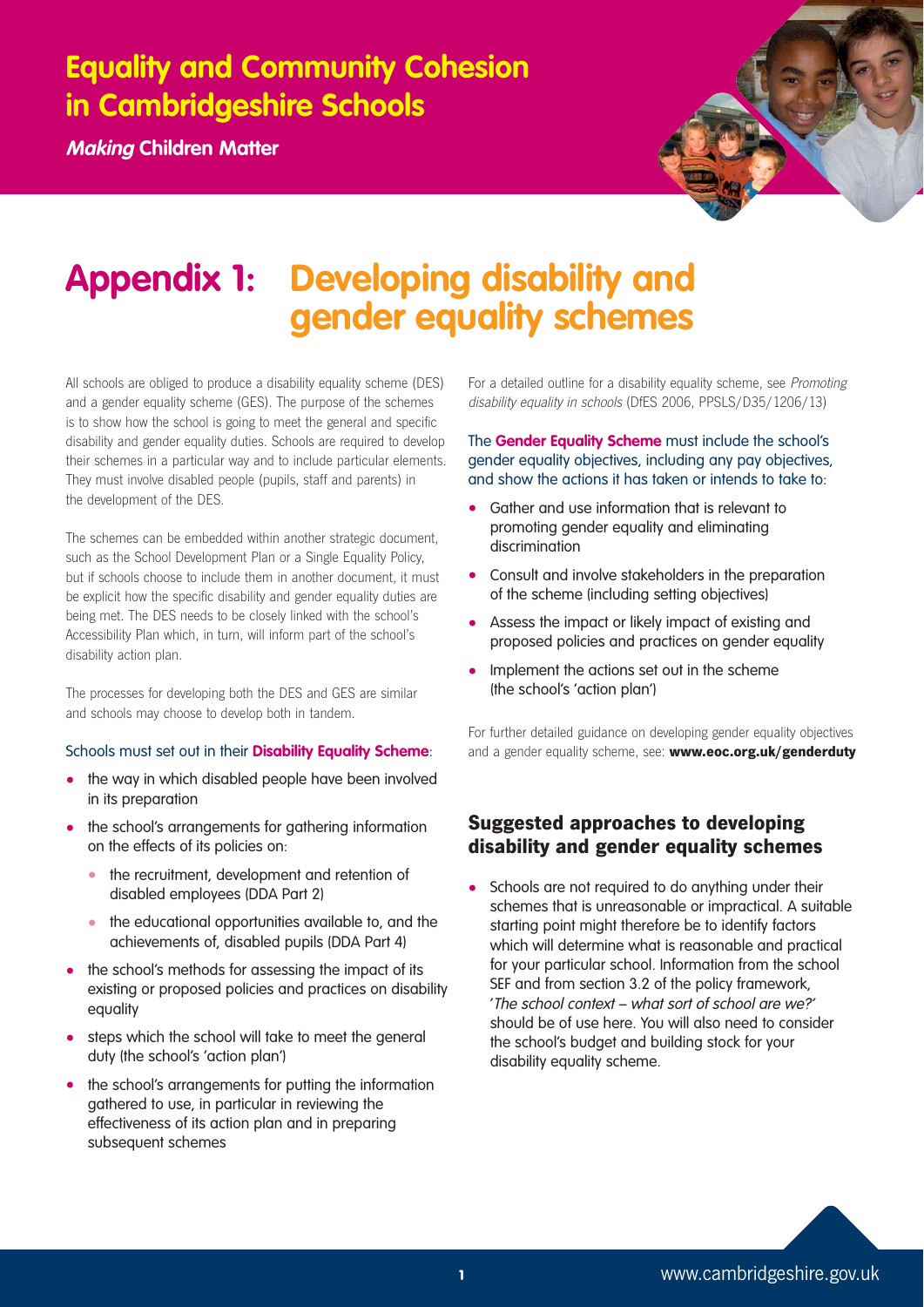- Identify existing plans and schemes which might incorporate or provide a starting point for your equality schemes. For example:
	- For the disability equality scheme, the school's accessibility plan might be extended and strengthened to meet the requirements of a scheme. It will need to include disabled staff, parents, and other community members as well as pupils; involvement of disabled people and gathering of information are both requirements for a scheme.
	- The gender equality scheme may be combined with the School Development Plan (SDP). The process for setting priorities for improvement in the SDP is similar to the process of setting gender objectives (e.g. collection and analysis of data, consultation with stakeholders), so schools may choose to combine both processes to inform two separate documents or to produce a single document.
- Establish a working group which should include:
	- A senior manager who will take a lead on the DES and/or GES
	- The governor(s) with responsibility for equality/inclusion/SEN
	- Other members of staff so that a range of perspectives are represented
- Invite pupils, parents, members of the wider community and other members of staff to be involved – either on the working party or in a consultation exercise.
- It may be helpful to have a disabled representative on the working group for the disability equality scheme. This should be in addition to the wider involvement of disabled pupils, staff and parents, which should be kept under review throughout the development of the scheme.
- Use the equality self-evaluation audit tool (appendix 3) to gather required information and to identify actions to be included in the school's action plan(s).
- Identify necessary resources, both human and financial, for the implementation of action plans.
- Identify and draw upon appropriate support from the local authority and other schools within the county.
- Set a timescale and mechanism for review, to include consultation with stakeholders: what has been the impact of the scheme to date and what still needs to be done?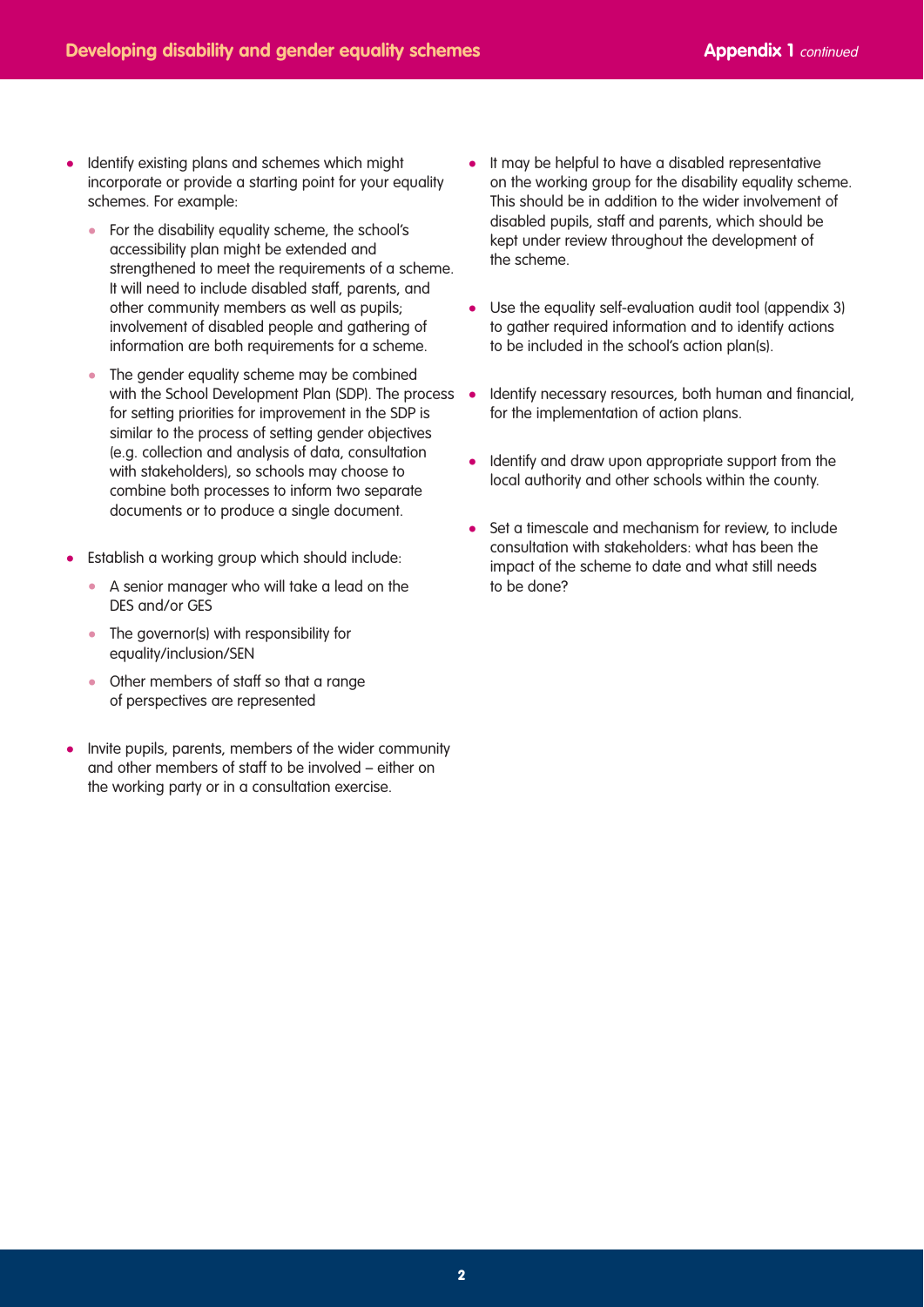**Making Children Matter**

**Appendix 2: Cambridgeshire Community Cohesion Standards:<br>Audit for Schools - Family, Community & Partnership** 

| Standard                                                                                                                                                                                                | ample evidence<br>函                                                                                                                                                             | Well established | <b>Developing</b> | Not yet in place | <b>Action</b> |
|---------------------------------------------------------------------------------------------------------------------------------------------------------------------------------------------------------|---------------------------------------------------------------------------------------------------------------------------------------------------------------------------------|------------------|-------------------|------------------|---------------|
| The school maintains regular proactive<br>consultation with all parents, pupils<br>increasing inclusion and reducing<br>and community groups aimed at<br>closing the attainment gap,<br>exclusion.      | participation of various parental groups<br>in governing body and parent-teacher<br>represented in the school population<br>E.g. governors are monitoring the<br>consultations. |                  |                   |                  |               |
| Service providers comply with the<br>school's equality policies (as well<br>as other policies such as health<br>and safety).                                                                            | E.g. contractors are briefed prior to<br>commencing work with the school.                                                                                                       |                  |                   |                  |               |
| The governing body takes active steps<br>to be representative of the local<br>communities.                                                                                                              | E.g. governors have an action plan for<br>recruitment from under-represented<br>groups.                                                                                         |                  |                   |                  |               |
| All parents and pupils have access<br>guidance and advice on transition<br>to high-quality information<br>at all stages.                                                                                | E.g. the school offers access<br>interpreters.<br>$\circ$                                                                                                                       |                  |                   |                  |               |
| on provision of education and training.<br>information, guidance and advice<br>For 14-19, all parents and pupils<br>have access to high-quality                                                         | E.g. the school ensures that contact<br>is made with all pupils on roll who<br>are currently, for whatever reason,<br>out of school.                                            |                  |                   |                  |               |
| Gypsies and Travellers, disabled people).<br>Schools work collaboratively to provide<br>communities (e.g. migrant workers,<br>relevant resources, education and<br>training opportunities for all their | E.g. key skills development; ESOL<br>and Citizenship.                                                                                                                           |                  |                   |                  |               |
| and participates in, regular inter-cultural<br>The school organises opportunities for,<br>exchanges aimed at promoting good<br>community relations.                                                     | E.g. an urban school has a twinning<br>arrangement with a rural school.                                                                                                         |                  |                   |                  |               |
| home-school and community relations.<br>A member of the Senior Leadership<br>Team (SLT) is responsible for                                                                                              | description to include community<br>E.g. the amendment of a job<br>relations.                                                                                                   |                  |                   |                  |               |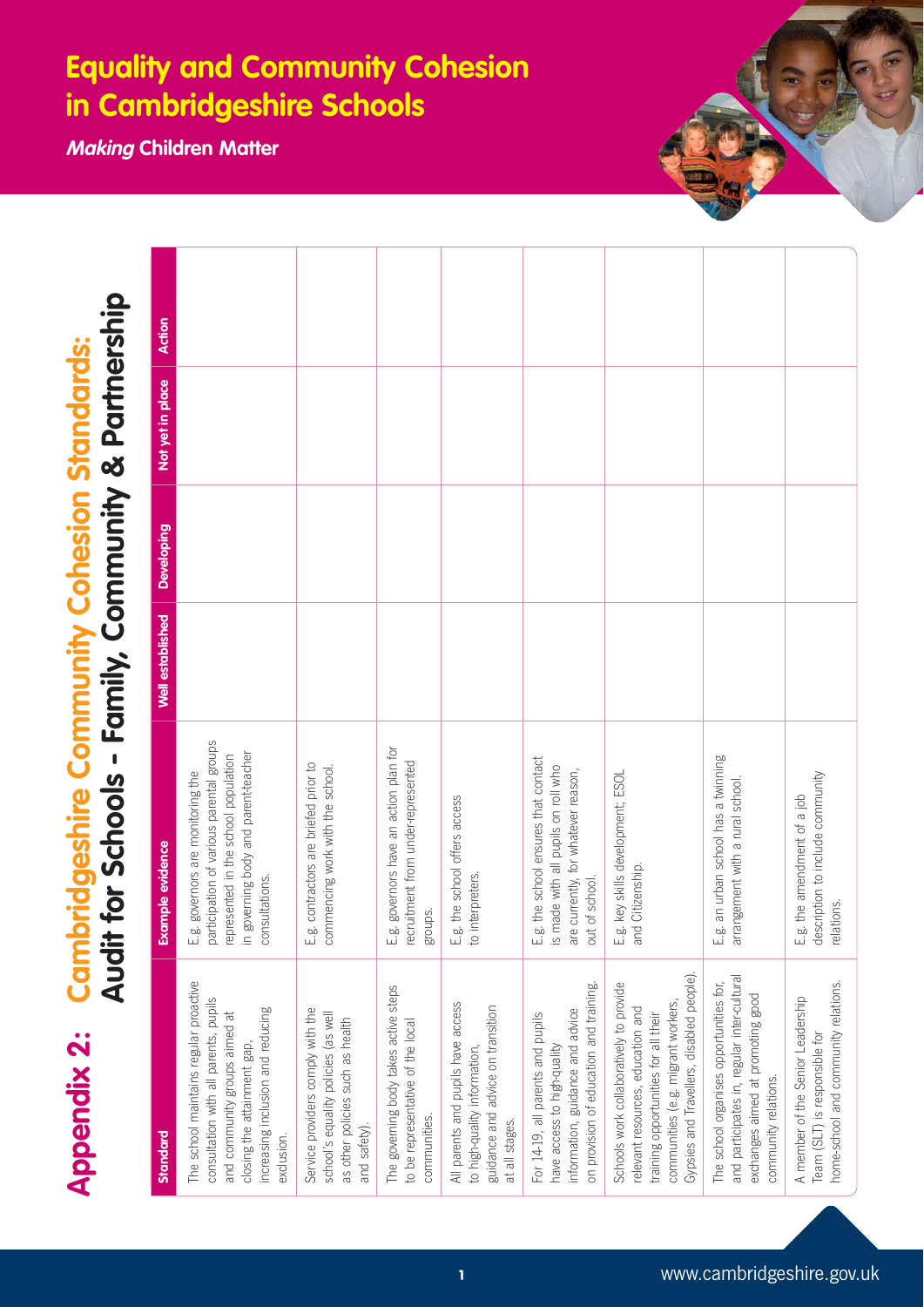|                                                                                 | <b>Action</b>           |                                                                                                                                                                                                                             |                                                                                                                                                                                                                   |                                                                                                                                                            |                                                                                                                                              |                                                                                                                                                         |                                                                                                                                                 |
|---------------------------------------------------------------------------------|-------------------------|-----------------------------------------------------------------------------------------------------------------------------------------------------------------------------------------------------------------------------|-------------------------------------------------------------------------------------------------------------------------------------------------------------------------------------------------------------------|------------------------------------------------------------------------------------------------------------------------------------------------------------|----------------------------------------------------------------------------------------------------------------------------------------------|---------------------------------------------------------------------------------------------------------------------------------------------------------|-------------------------------------------------------------------------------------------------------------------------------------------------|
|                                                                                 | Not yet in place        |                                                                                                                                                                                                                             |                                                                                                                                                                                                                   |                                                                                                                                                            |                                                                                                                                              |                                                                                                                                                         |                                                                                                                                                 |
|                                                                                 | <b>Developing</b>       |                                                                                                                                                                                                                             |                                                                                                                                                                                                                   |                                                                                                                                                            |                                                                                                                                              |                                                                                                                                                         |                                                                                                                                                 |
|                                                                                 | Well established        |                                                                                                                                                                                                                             |                                                                                                                                                                                                                   |                                                                                                                                                            |                                                                                                                                              |                                                                                                                                                         |                                                                                                                                                 |
| <b>Cambridgeshire Community Cohesion Standards:</b><br>lit for Schools - Pupils | <b>Example evidence</b> | committee and whole governing body<br>agendas and differential impact is<br>analysed and addressed through<br>E.g. there is a standing item on<br>action planning.                                                          | E.g. the primary subject leader for R.E.<br>has reviewed the scheme of work to<br>ensure it presents a balanced view<br>of faith communities.                                                                     | Movement prompts school council action<br>E.g. pupil discussion on the Civil Rights<br>on the order of school lunch queuing.                               | E.g. monitoring of teaching and learning<br>teaching to the needs of a visually<br>indicates an appropriate match of<br>impaired pupil.      | E.g. school policy is to place pupils who<br>are new to English in high ability groups<br>unless there is evidence that this would<br>be inappropriate. | E.g. a group of Bangladeshi pupils in<br>one school is provided with Bengali<br>classes in another school.                                      |
| DUA<br><b>Appendix 2:</b>                                                       | Standard                | for monitoring patterns of admissions,<br>and 'closing the attainment gap', with<br>defined triggers for action and points<br>exclusions, curriculum participation<br>Governors operate a robust system<br>of intervention. | and the local and global dimensions<br>Schemes of work actively contribute<br>to the development of pupils' sense<br>understanding of Britain's diversity<br>of identity through knowledge and<br>of their lives. | discrimination and help pupils recognise,<br>understand and challenge stereotypes.<br>Schemes of work explicitly address<br>the causes and consequences of | approaches maximise the participation<br>Planning and teaching are based on<br>nigh expectations and learning<br>and interest of all pupils. | allocation are used to ensure progression<br>Target-setting, grouping and resource<br>for all pupils, aimed at closing the<br>attainment gap.           | access to a rich, broad and personalised<br>or network to ensure that all pupils have<br>The school works with its local cluster<br>curriculum. |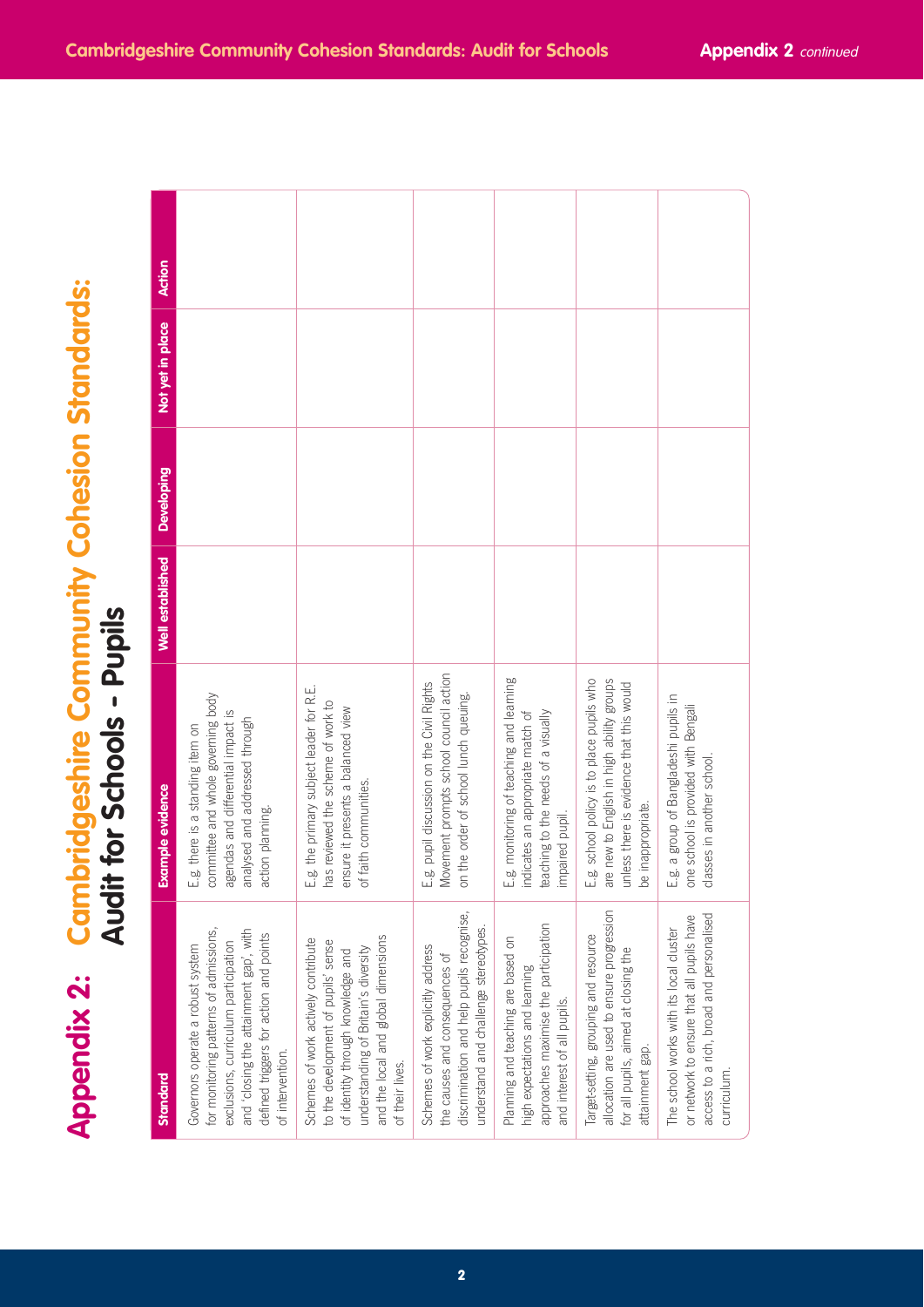|                                                                                             | Action                  |                                                                                                                                                                                                                                         |                                                                                                                                        |                                                                                                                                      |                                                                                                                                             |                                                                                                 |                                                                                                                                                                                                                                    |
|---------------------------------------------------------------------------------------------|-------------------------|-----------------------------------------------------------------------------------------------------------------------------------------------------------------------------------------------------------------------------------------|----------------------------------------------------------------------------------------------------------------------------------------|--------------------------------------------------------------------------------------------------------------------------------------|---------------------------------------------------------------------------------------------------------------------------------------------|-------------------------------------------------------------------------------------------------|------------------------------------------------------------------------------------------------------------------------------------------------------------------------------------------------------------------------------------|
|                                                                                             | Not yet in place        |                                                                                                                                                                                                                                         |                                                                                                                                        |                                                                                                                                      |                                                                                                                                             |                                                                                                 |                                                                                                                                                                                                                                    |
|                                                                                             | <b>Developing</b>       |                                                                                                                                                                                                                                         |                                                                                                                                        |                                                                                                                                      |                                                                                                                                             |                                                                                                 |                                                                                                                                                                                                                                    |
|                                                                                             | Well established        |                                                                                                                                                                                                                                         |                                                                                                                                        |                                                                                                                                      |                                                                                                                                             |                                                                                                 |                                                                                                                                                                                                                                    |
| <b>Cambridgeshire Community Cohesion Standards:</b><br>Audit for Schools - Staff Guidelines | <b>Example evidence</b> | non-teaching staff fairly represent the<br>E.g. audit from personnel committee<br>to identify whether teaching and<br>community and/ or the national<br>demographic profile of the local<br>population.                                 | packs illustrate that key features of equal<br>opportunities training have been applied<br>E.g. advertisement and recruitment          | E.g. there are regular and robust records<br>of homophobic incidents                                                                 | E.g. a new member of staff responds<br>confidently in dealing with a request<br>from a Muslim girl not to participate<br>in P.E.            | objectives indicate requests for training<br>E.g. non-teaching staff appraisal<br>in this area. | identifies committed training time on<br>E.g. the school Development Plan<br>achievement of Gypsy, Roma and<br>Traveller pupils.                                                                                                   |
| <b>Appendix 2:</b>                                                                          | <b>Standard</b>         | ethnic groups and people with disabilities<br>from a range of backgrounds at all levels<br>Governors and SLT have an action plan<br>people from under-represented minority<br>for recruiting, selecting and retaining<br>in the school. | selection and training have received<br>All those involved in recruitment,<br>high-quality equal opportunities<br>employment training. | All staff have received regular training<br>homophobic incidents, harassment<br>to deal effectively with racist and<br>and bullying. | All new staff have participated in an<br>induction programme that includes<br>good equal opportunities and<br>anti-discriminatory practice. | responsibilities under relevant legislation.<br>Governors and all staff know their              | adequate time for regular staff training<br>on how to use target setting, grouping<br>progression for all pupils, aimed at<br>Governors and SLT have allocated<br>and resource allocation to ensure<br>closing the attainment gap. |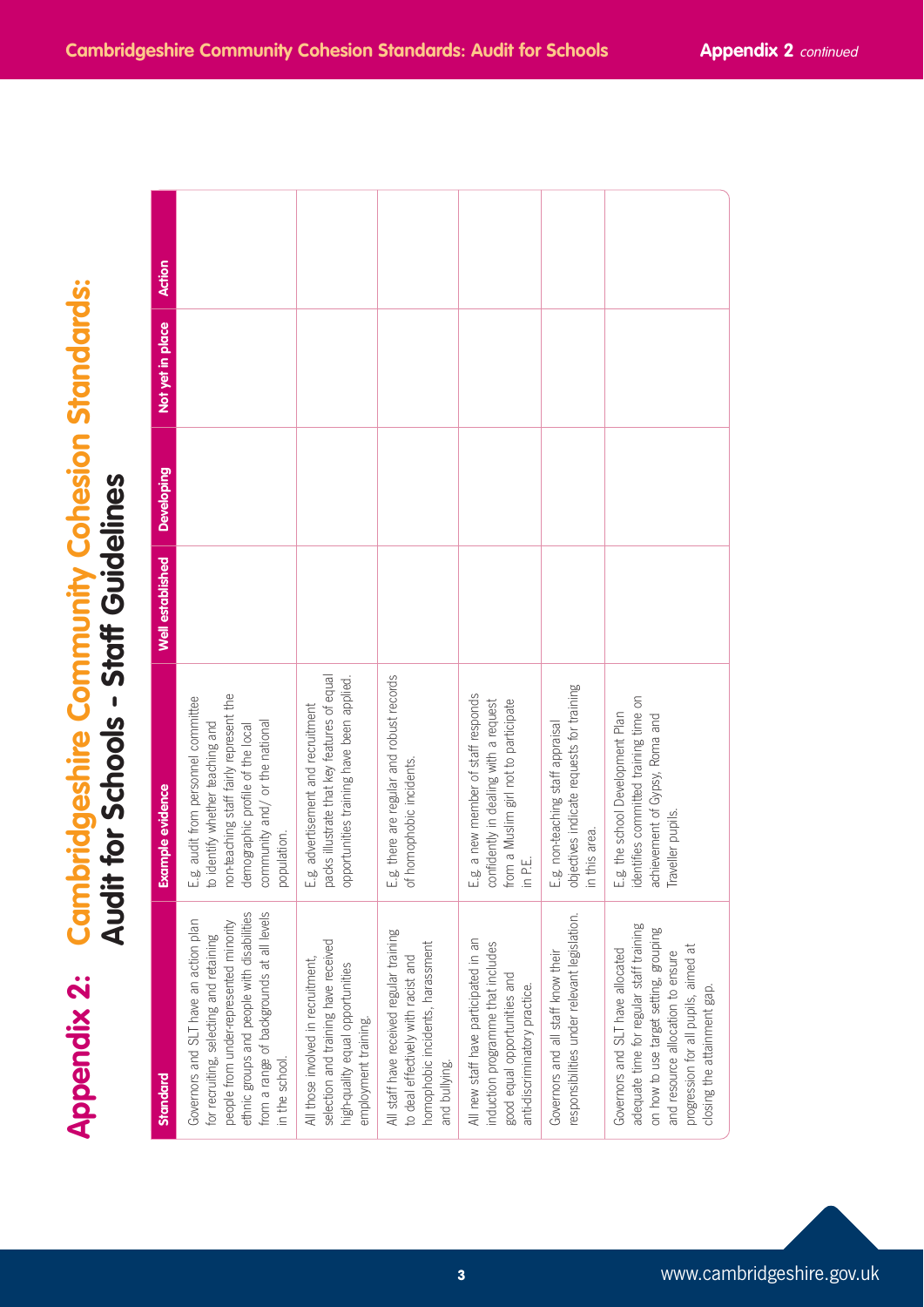**Making Children Matter**



## **Appendix 3: Cambridgeshire Equality Audit: a self-evaluation tool for schools**

### **This exercise will help schools to:**

- Develop, implement and review policies, procedures and strategies to promote gender, race and disability equality
- Identify and promote existing good practice
- Demonstrate that they are complying with the relevant equality legislation and with DCSF and OFSTED guidance
- Implement the Equality Act 2006
- Identify future needs

It systematically addresses all the equality strands that schools are legally obliged to address, and also covers the areas inspected by OFSTED:

- Achievement and standards how well do learners achieve?
- The quality of provision teaching and learning, curriculum and other activities, guidance and support
- Partnerships with parents, pupils and the wider community – how well does the school work in partnership with pupils, parents, carers and other stakeholders?
- Leadership and Management how effective are leadership and management in raising achievement and supporting all learners?

### The audit can be used in a variety of ways, for example:

- Focusing on one equality strand at a time
- Focusing on one priority area, e.g. leadership and management, at a time
- Groups in school may be tasked to undertake different parts of the audit

The audit can be used to inform school's equality schemes and resulting action plans.

**This audit was developed from the Dudley Metropolitan Borough Council's Self-Evaluation Toolkit for Gender Equality (schools) with many thanks to Equalities colleagues in Dudley**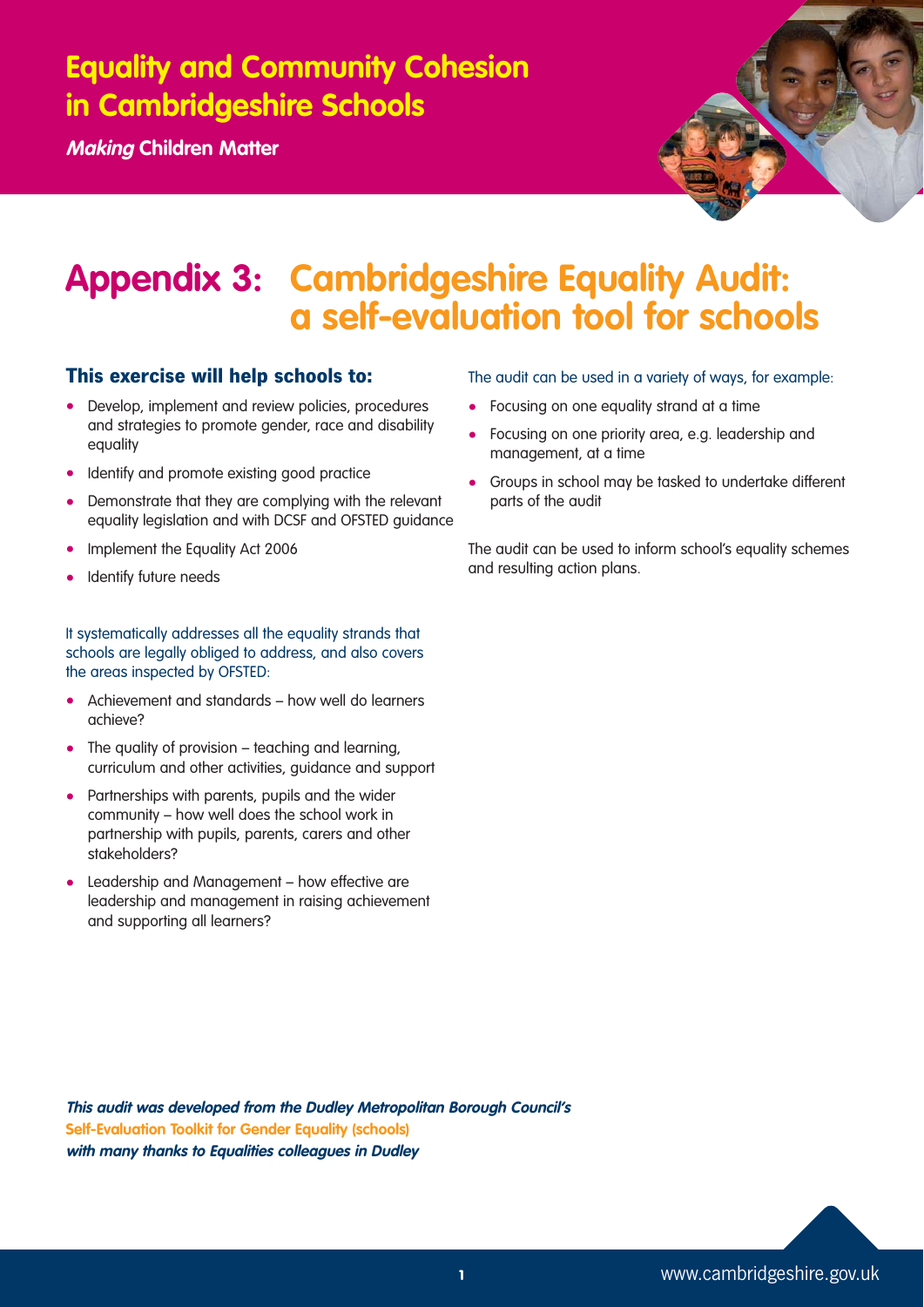| sipus |             |  |                                           |
|-------|-------------|--|-------------------------------------------|
|       | Achievement |  | t and standards – How well do learners ac |

| <b>Appendix 3:</b>                                                                                                                                                                                                                                                    | Achievement and standards - How well do learners achieve?<br><b>Cambridgeshire Equality Toolkit for Schools:</b>                                                                                                                                                                                               |                         |                   |                  |        |
|-----------------------------------------------------------------------------------------------------------------------------------------------------------------------------------------------------------------------------------------------------------------------|----------------------------------------------------------------------------------------------------------------------------------------------------------------------------------------------------------------------------------------------------------------------------------------------------------------|-------------------------|-------------------|------------------|--------|
| Standard                                                                                                                                                                                                                                                              | <b>Example evidence</b>                                                                                                                                                                                                                                                                                        | <b>Well established</b> | <b>Developing</b> | Not yet in place | Action |
| Data about pupils' attainment and<br>progress is analysed by:<br>d) disability<br>b) ethnicity<br>c) SEN<br>a) gender                                                                                                                                                 | Attainment and progress are analysed<br>decision-making, including allocation<br>attainment and progress is used to<br>in core subjects (primary) and all<br>inform school-wide planning and<br>Any identified differential rate of<br>subjects (secondary)<br>of resources.<br><br>니<br>그<br>$\widehat{\sim}$ |                         |                   |                  |        |
| to address disparities in the attainment<br>a) girls and boys<br>b) different ethnic groups, including<br>The school has developed strategies<br>Gypsies and Travellers<br>pupils with a disability<br>c) pupils with SEN<br>d) pupils with a dis<br>and progress of: | locality teams and other agencies to<br>1) The SDP and other relevant plans<br>incorporate actions and targets to<br>School works in partnership with<br>personalise learning and provide<br>groups and individuals with<br>appropriate support.<br>address disparities<br>مہ<br>نــا<br>$\widehat{\sim}$      |                         |                   |                  |        |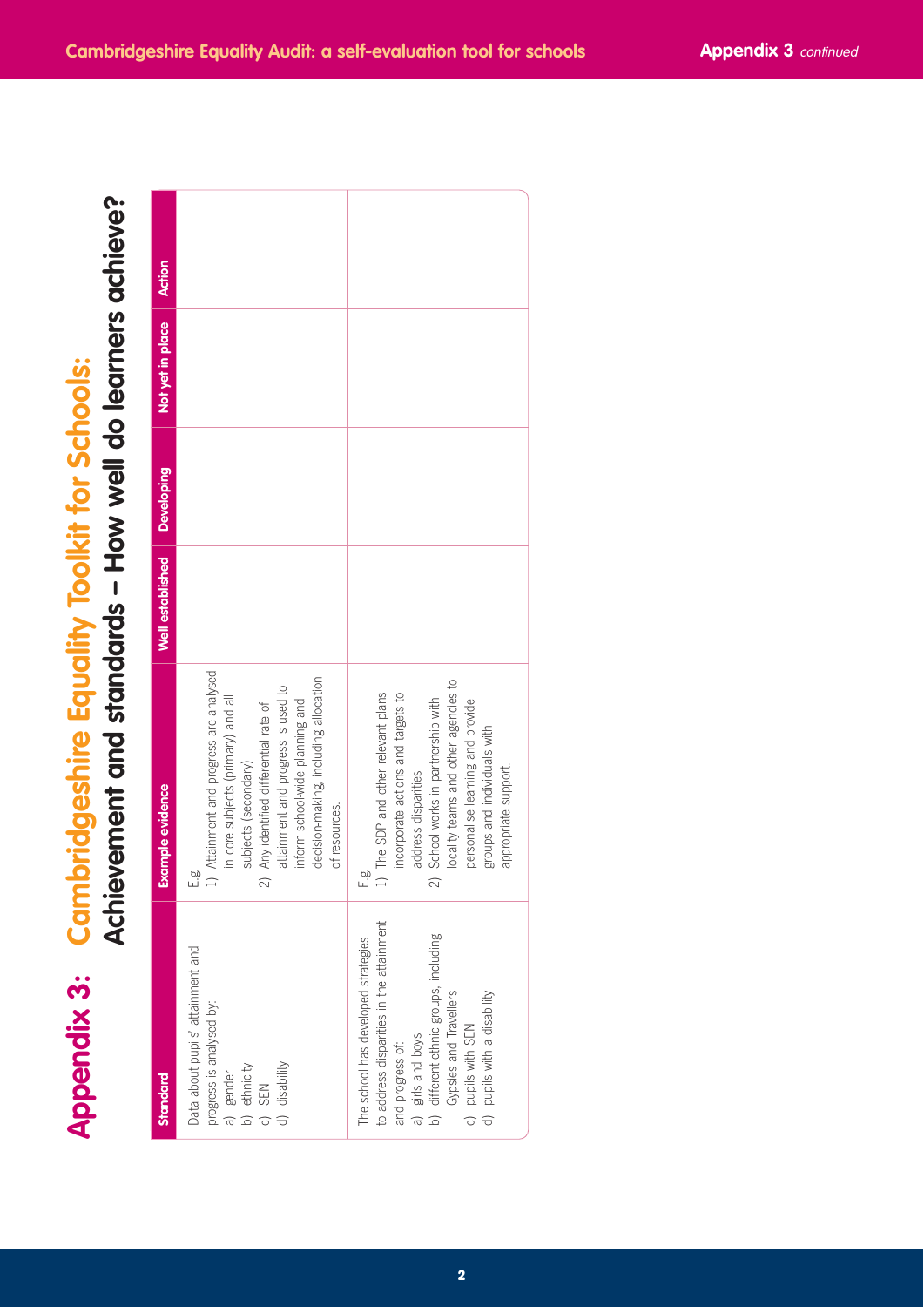|  | y ot provision – 1 | $\blacktriangledown$ | $\equiv$ |  |
|--|--------------------|----------------------|----------|--|

|                                                                                                                                                                                                                                                                  | <b>Appendix 3: Cambridgeshire Equality Toolkit for Schools:</b><br>The quality of provision – teaching and learning                                                                                                                                                                                                                    |                         |            |                  |               |
|------------------------------------------------------------------------------------------------------------------------------------------------------------------------------------------------------------------------------------------------------------------|----------------------------------------------------------------------------------------------------------------------------------------------------------------------------------------------------------------------------------------------------------------------------------------------------------------------------------------|-------------------------|------------|------------------|---------------|
| Standard                                                                                                                                                                                                                                                         | <b>Example evidence</b>                                                                                                                                                                                                                                                                                                                | <b>Well</b> established | Developing | Not yet in place | <b>Action</b> |
| Curriculum planning takes into account<br>b) pupils from different ethnic groups,<br>the following groups and individuals:<br>including Gypsies, Travellers and<br>d) pupils with a disability<br>pupils learning EAL<br>c) pupils with SEN<br>a) boys and girls | There are opportunities to draw upon<br>There are positive images of people<br>in non-traditional gender roles.<br>individual pupils' experiences.<br>ี<br>เมื่ ลา<br>$\widehat{\sim}$                                                                                                                                                 |                         |            |                  |               |
| account of the needs and experiences of:<br>b) pupils from different ethnic groups,<br>including Gypsies, Travellers and<br>Teaching methods and styles take<br>c) pupils with SEN<br>d) pupils with a disability<br>pupils learning EAL<br>a) boys and girls    | strategies for making the curriculum<br>between pupils of different genders,<br>Classroom management includes<br>respect and collaborative working<br>Staff receive regular training on<br>taking action to ensure mutual<br>accessible to different groups<br>ethnicities and abilities.<br>of pupils.<br>œ<br>نا<br>$\widehat{\sim}$ |                         |            |                  |               |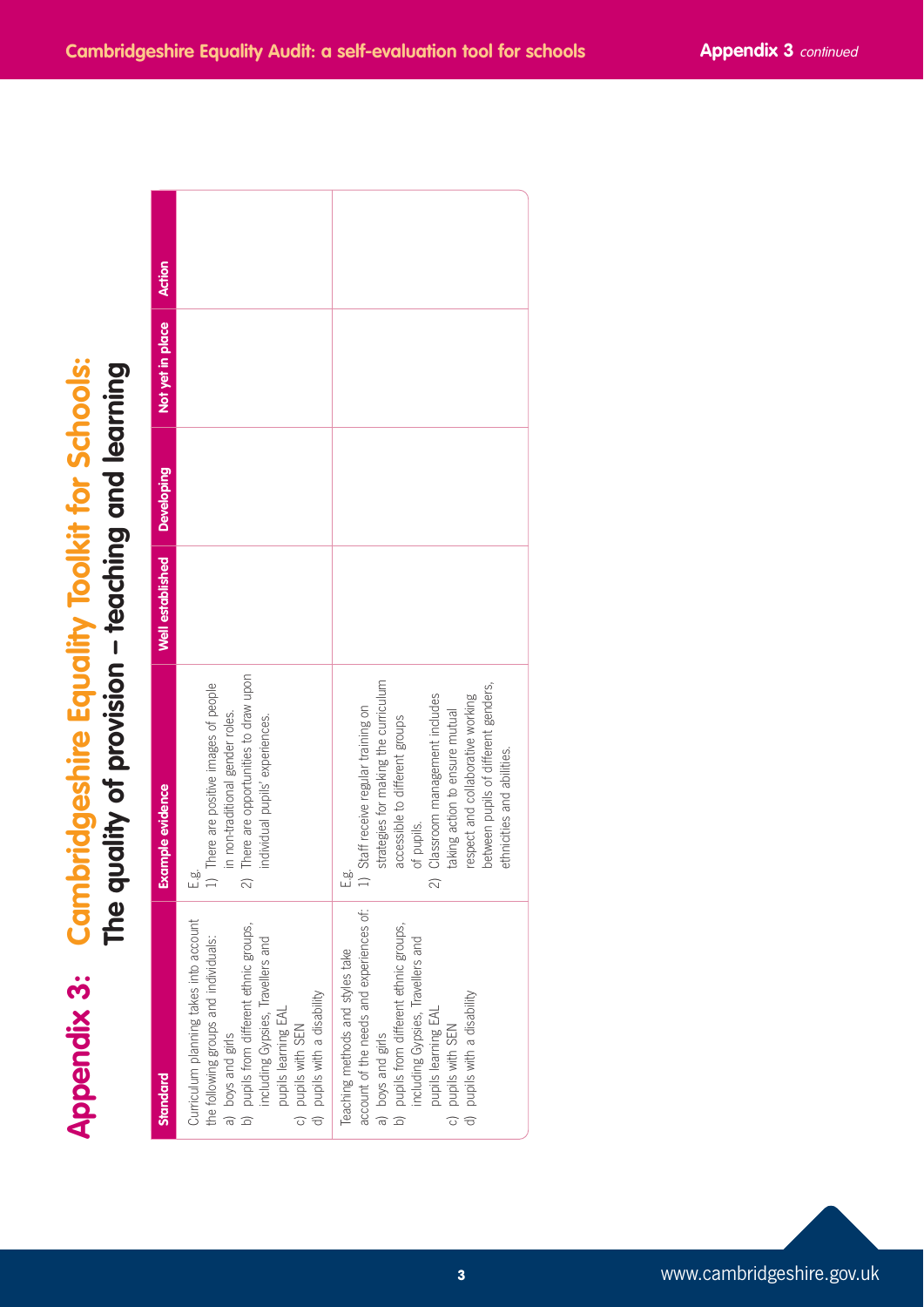| $\mathbf{x}$<br>pendi | $\frac{1}{2}$<br>$2 - 11 - 7$<br><b>SIMPLY</b><br>j.  |
|-----------------------|-------------------------------------------------------|
|                       | The auglity of provision – curriculum and other activ |

|                                                                                                               | <b>Action</b>                                                                                                                                                                                                                                                                                                                                        |                                                                                                                                                                                                                                                                                                                                                                                                                                                                               |                                                                                                                                                                                                                                                                                                                                                                                                                       |
|---------------------------------------------------------------------------------------------------------------|------------------------------------------------------------------------------------------------------------------------------------------------------------------------------------------------------------------------------------------------------------------------------------------------------------------------------------------------------|-------------------------------------------------------------------------------------------------------------------------------------------------------------------------------------------------------------------------------------------------------------------------------------------------------------------------------------------------------------------------------------------------------------------------------------------------------------------------------|-----------------------------------------------------------------------------------------------------------------------------------------------------------------------------------------------------------------------------------------------------------------------------------------------------------------------------------------------------------------------------------------------------------------------|
|                                                                                                               | Not yet in place                                                                                                                                                                                                                                                                                                                                     |                                                                                                                                                                                                                                                                                                                                                                                                                                                                               |                                                                                                                                                                                                                                                                                                                                                                                                                       |
|                                                                                                               | Developing                                                                                                                                                                                                                                                                                                                                           |                                                                                                                                                                                                                                                                                                                                                                                                                                                                               |                                                                                                                                                                                                                                                                                                                                                                                                                       |
|                                                                                                               | Well established                                                                                                                                                                                                                                                                                                                                     |                                                                                                                                                                                                                                                                                                                                                                                                                                                                               |                                                                                                                                                                                                                                                                                                                                                                                                                       |
| quality of provision – curriculum and other activities<br><b>Cambridgeshire Equality Toolkit for Schools:</b> | recommendations of the Citizenship<br>diversity issues are explored and<br>1) Curriculum planning across all<br>subject areas highlights where<br>School has implemented the<br>curriculum review.<br><b>Example evidence</b><br>discussed.<br>فه<br>نــا<br>ត                                                                                       | 1) Resources and displays are reviewed<br>e.g. the inclusion of images relating<br>male and female parents, including<br>regularly to ensure that they reflect<br>The skills and experiences of both<br>the inclusive ethos of the school,<br>same-sex parents, from different<br>ethnic groups and with different<br>Traveller children; displays are<br>to minority ethnic, Gypsy and<br>abilities are used to support<br>positioned at eye level, etc.<br>the school.<br>ត | account of parental preferences from<br>school and extra-curricular provision.<br>all groups in designing its extended<br>provision, extra-curricular activities<br>and engagement in special events<br>School has researched and taken<br>ethnicity, including Traveller<br>1) The uptake of extended school<br>and EAL status<br>is monitored by:<br>disability<br>gender<br><b>SEN</b><br>فه<br>نــا<br>ন          |
| <u>eq</u><br><b>Appendix 3:</b>                                                                               | and values diversity. It encourages pupils<br>to explore bias and to challenge prejudice<br>gender, including sexual orientation<br>race, ethnicity, religion and culture<br>The content of the curriculum reflects<br>and stereotypes on the grounds of:<br>disability<br>Standard<br>$\widehat{\sigma}$<br>$\widehat{\circ}$<br>$\boxed{\bigcirc}$ | gender, including sexual orientation<br>There are resources in all curriculum<br>race, ethnicity, language, religion<br>areas which promote diversity and<br>challenge stereotypes based on:<br>and culture<br>disability<br>$\widehat{\sigma}$<br>$\boxed{\bigcirc}$<br>$\widehat{\circ}$                                                                                                                                                                                    | the interests and capabilities of all pupils,<br>schools agenda, extra curricular activities<br>Provision offered through the extended<br>productions, are planned to cater for<br>language, religion and culture)<br>race and ethnicity (including<br>and special events e.g. school<br>taking account of:<br>disability<br>a) gender<br><b>N3S</b><br>$\widehat{\omega}$<br>$\widehat{\sigma}$<br>$\widehat{\circ}$ |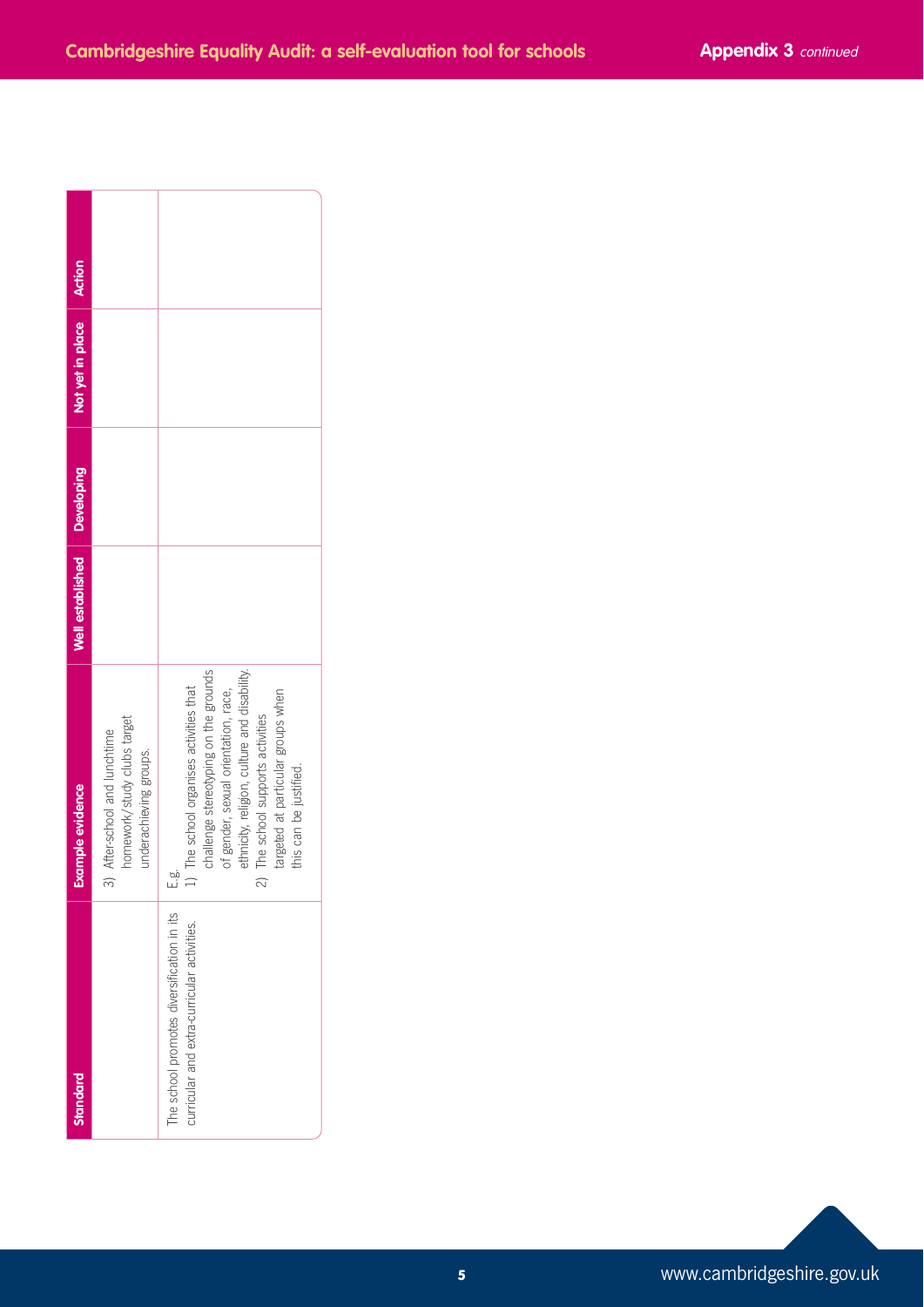| <b>Uidance and suppol</b><br>v ot provision – gi<br><b>Uec</b> |
|----------------------------------------------------------------|

|                                                                                                    | <b>Action</b>           |                                                                                                                                                                                         |                                                                                                                                                                                                                                                                                                                                                         |                                                                                                                                                                                                                                                                                                                                                |                                                                                                                                                                                                                                                                                                                                                                                                                                             |
|----------------------------------------------------------------------------------------------------|-------------------------|-----------------------------------------------------------------------------------------------------------------------------------------------------------------------------------------|---------------------------------------------------------------------------------------------------------------------------------------------------------------------------------------------------------------------------------------------------------------------------------------------------------------------------------------------------------|------------------------------------------------------------------------------------------------------------------------------------------------------------------------------------------------------------------------------------------------------------------------------------------------------------------------------------------------|---------------------------------------------------------------------------------------------------------------------------------------------------------------------------------------------------------------------------------------------------------------------------------------------------------------------------------------------------------------------------------------------------------------------------------------------|
|                                                                                                    | Not yet in place        |                                                                                                                                                                                         |                                                                                                                                                                                                                                                                                                                                                         |                                                                                                                                                                                                                                                                                                                                                |                                                                                                                                                                                                                                                                                                                                                                                                                                             |
|                                                                                                    | <b>Developing</b>       |                                                                                                                                                                                         |                                                                                                                                                                                                                                                                                                                                                         |                                                                                                                                                                                                                                                                                                                                                |                                                                                                                                                                                                                                                                                                                                                                                                                                             |
|                                                                                                    | Well established        |                                                                                                                                                                                         |                                                                                                                                                                                                                                                                                                                                                         |                                                                                                                                                                                                                                                                                                                                                |                                                                                                                                                                                                                                                                                                                                                                                                                                             |
| <b>Cambridgeshire Equality Toolkit for Schools:</b><br>quality of provision – guidance and support | <b>Example evidence</b> | to contribute to their self-assessment<br>support is in place to ensure pupils<br>who are new to English are able<br>Appropriate in-house or external<br>and target setting.<br>ia<br>∐ | with outcomes and school's response.<br>1) Victims report that they have received<br>and harassment includes training for<br>Parents of victims report satisfaction<br>Peer support for victims of bullying<br>homophobia and bullying on the<br>volunteers on sexism, racism,<br>grounds of disability.<br>appropriate support.<br>ەٰت<br>أ⊾<br>ন<br>ᢛ | perpetrators aimed at challenging and<br>There is peer and adult support for<br>unacceptable have been developed<br>understand why their behaviour is<br>Strategies for helping perpetrators<br>in consultation with pupils<br>changing their behaviour.<br>and parents.<br>$\overbrace{\phantom{aaaa}}$<br>ត                                  | gender, ethnic, cultural and linguistic<br>1) The school makes use of mentoring<br>transgendered role models and role<br>a range of ethnic, cultural, religious<br>role models wherever possible and<br>female and male role models from<br>The school makes use of positive<br>and linguistic groups, including<br>schemes, providing appropriate<br>esbian, gay, bisexual and<br>models with disabilities.<br>desirable.<br>ەن<br>ئى<br>Ñ |
| <u>pd</u><br><b>Appendix 3:</b>                                                                    | Standard                | All pupils are involved in self-assessment<br>and setting short and medium term<br>targets for themselves.                                                                              | There is a system of sensitive support<br>bullying on the ground of disability<br>homophobia and homophobic<br>sexist incidents and sexual<br>racism and racist bullying<br>to victims of reported:<br>harassment<br>bullying<br>$\widehat{\sigma}$<br>$\widehat{\sigma}$<br>$\widehat{\triangle}$<br>$\widehat{\circ}$                                 | There are clear procedures for dealing<br>bullying on the ground of disability<br>homophobia and homophobic<br>sexist incidents and sexual<br>racism and racist bullying<br>with perpetrators of:<br>harassment<br>bullying<br>$\widehat{\sigma}$<br>$\widehat{\triangle}$<br>$\widehat{\,\,\scriptscriptstyle\ominus\,}$<br>$\widehat{\circ}$ | guidance they need, including support for<br>All pupils are offered the support and<br>reintegrating excluded pupils.                                                                                                                                                                                                                                                                                                                       |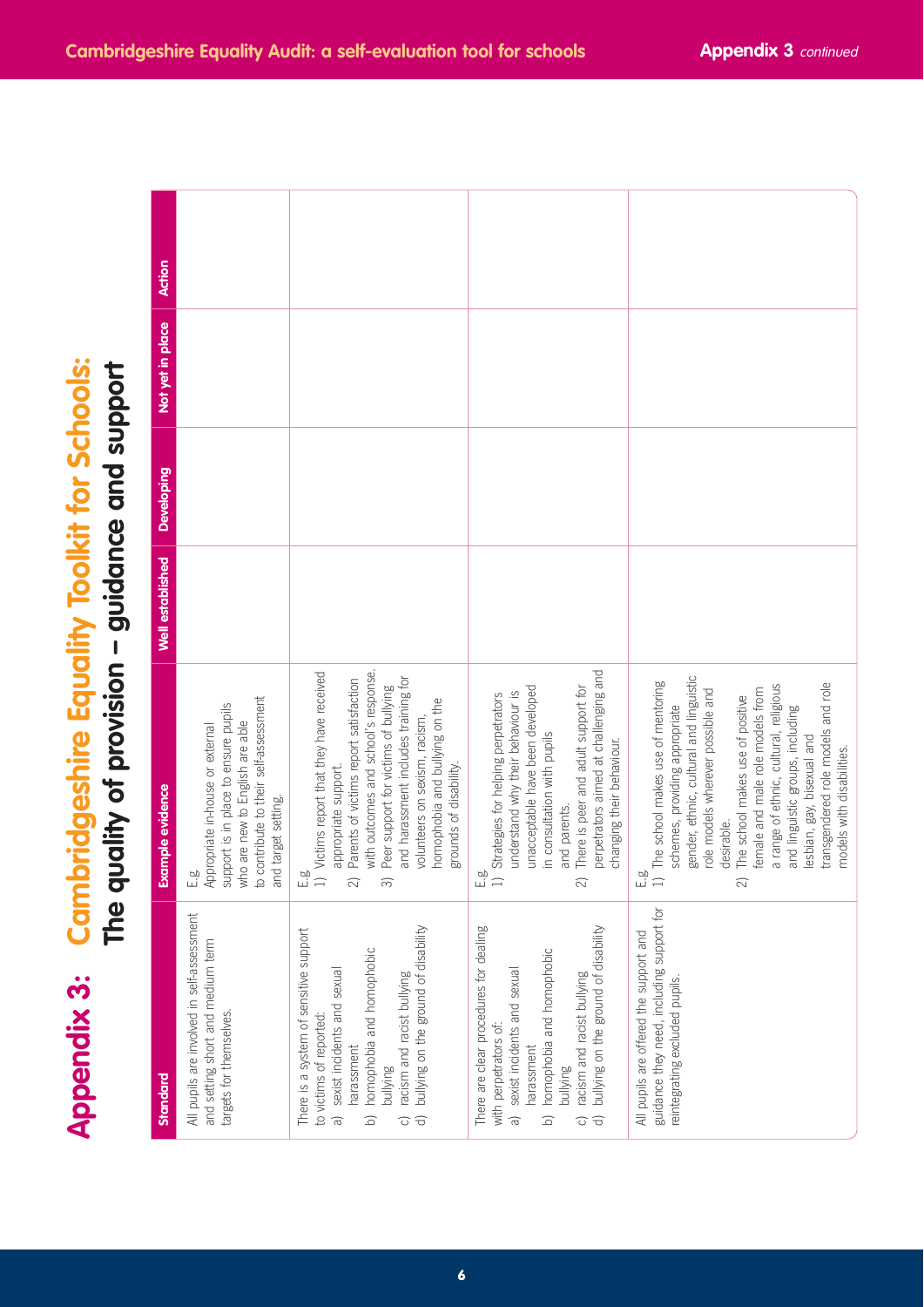| <b>Action</b>    |                                                                                                                                                                                                                                                                                                                                                                                                                                                                                                                                               |                                                                                                                                                                                                                                                                                                                                                                                                                                                                                                                                                                                                                                                                                                                                                                                                                                                                                                                                                                                                                        |
|------------------|-----------------------------------------------------------------------------------------------------------------------------------------------------------------------------------------------------------------------------------------------------------------------------------------------------------------------------------------------------------------------------------------------------------------------------------------------------------------------------------------------------------------------------------------------|------------------------------------------------------------------------------------------------------------------------------------------------------------------------------------------------------------------------------------------------------------------------------------------------------------------------------------------------------------------------------------------------------------------------------------------------------------------------------------------------------------------------------------------------------------------------------------------------------------------------------------------------------------------------------------------------------------------------------------------------------------------------------------------------------------------------------------------------------------------------------------------------------------------------------------------------------------------------------------------------------------------------|
| Not yet in place |                                                                                                                                                                                                                                                                                                                                                                                                                                                                                                                                               |                                                                                                                                                                                                                                                                                                                                                                                                                                                                                                                                                                                                                                                                                                                                                                                                                                                                                                                                                                                                                        |
| Developing       |                                                                                                                                                                                                                                                                                                                                                                                                                                                                                                                                               |                                                                                                                                                                                                                                                                                                                                                                                                                                                                                                                                                                                                                                                                                                                                                                                                                                                                                                                                                                                                                        |
| Well established |                                                                                                                                                                                                                                                                                                                                                                                                                                                                                                                                               |                                                                                                                                                                                                                                                                                                                                                                                                                                                                                                                                                                                                                                                                                                                                                                                                                                                                                                                                                                                                                        |
| Example evidence | 1) Attendance monitoring information is<br>disparities between girls and boys,<br>used to identify and address any<br>accurately recorded and staff are<br>community groups and the local<br>cultural groups, pupils with SEN<br>Attendance of Traveller pupils is<br>aware of the difference between<br>pupils from different ethnic and<br>absence owing to travelling and<br>and pupils with a disability, in<br>casual absence and respond<br>partnership with parents,<br>appropriately.<br>authority.<br>مہ<br>نــا<br>$\widehat{\sim}$ | Information and advice on attendance,<br>Gender and cultural differences which<br>and strategies are in place to address<br>behaviour relating to particular needs<br>formats such as relevant community<br>and implementation of, the school's<br>ethnicity, including Traveller and<br>Through training, staff are aware of<br>account of these differences where<br>affect behaviour and differences of<br>or disabilities are referenced in the<br>languages, audio CD or large print.<br>The use of rewards and sanctions<br>gender and cultural differences in<br>behaviour and that disability may<br>available to parents in accessible<br>appropriate in their responses to,<br>discipline and exclusion is made<br>affect behaviour and they take<br>school's behaviour policy.<br>behaviour policy.<br>is monitored by:<br>any disparities.<br>EAL status<br>disability<br>gender<br>SEN<br>$\bullet$<br>مہ<br>نــا<br>$\widehat{\hphantom{m}}$<br>$\overline{4}$<br>$\widehat{\sim}$<br>$\widehat{\infty}$ |
| <b>Standard</b>  | ethnicity (including Traveller and EAL<br>The school monitors attendance by:<br>status) SEN<br>disability<br>gender<br>$\widehat{\circ}$<br>$\widehat{\sigma}$<br>$\widehat{\mathbf{d}}$                                                                                                                                                                                                                                                                                                                                                      | The school's procedures for disciplining<br>pupils and managing behaviour are fair<br>and applied equally to all pupils.                                                                                                                                                                                                                                                                                                                                                                                                                                                                                                                                                                                                                                                                                                                                                                                                                                                                                               |

Τ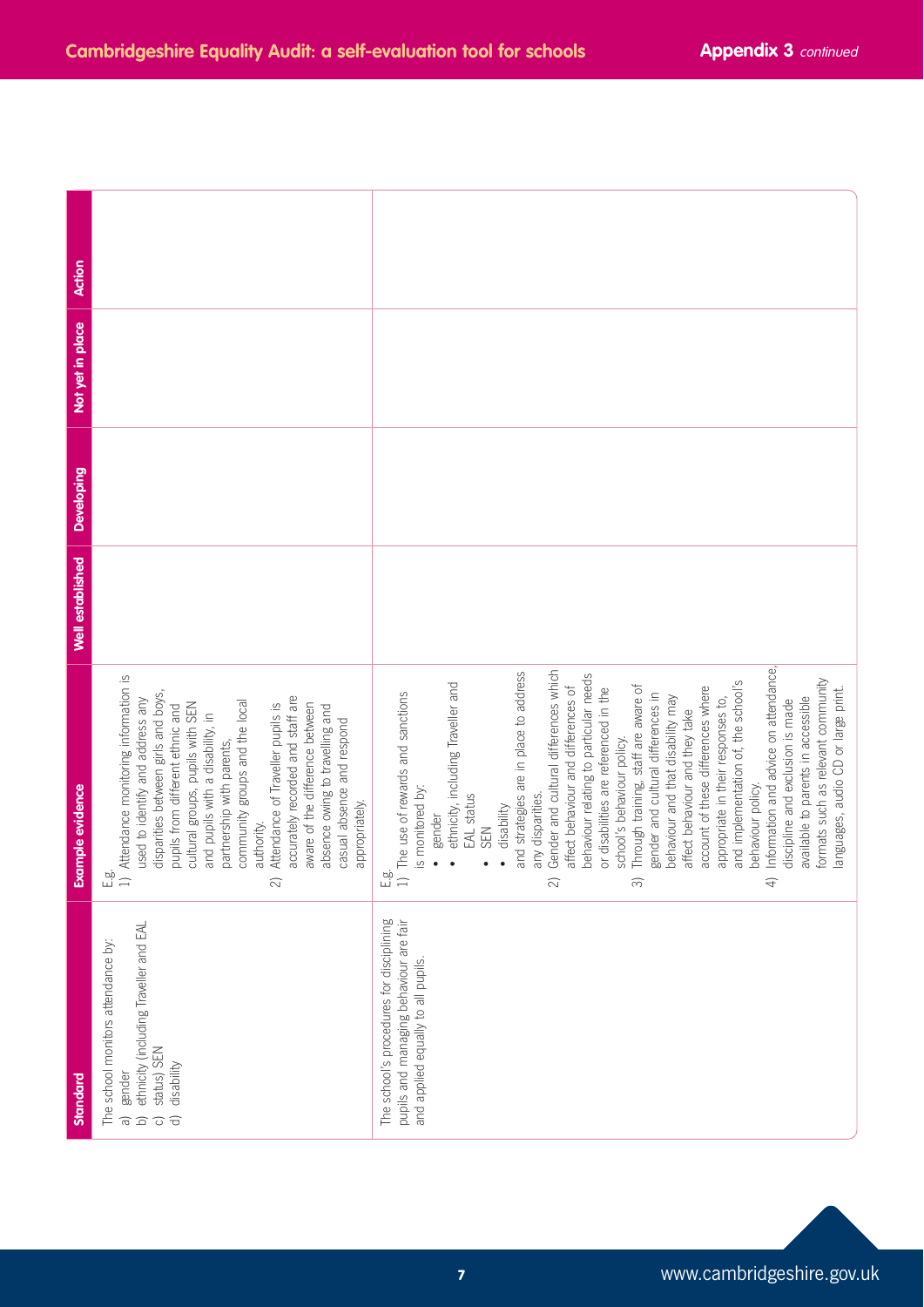| tnerships with parents, pupils and the wider community -                                                                                                                                                            | Action<br>Not yet in place<br><b>Developing</b> |                                                                                                                                                                                                                                                                             |                                                                                                                                                                                                                                                                                                                                                                                                                                           |                                                                                                                    |
|---------------------------------------------------------------------------------------------------------------------------------------------------------------------------------------------------------------------|-------------------------------------------------|-----------------------------------------------------------------------------------------------------------------------------------------------------------------------------------------------------------------------------------------------------------------------------|-------------------------------------------------------------------------------------------------------------------------------------------------------------------------------------------------------------------------------------------------------------------------------------------------------------------------------------------------------------------------------------------------------------------------------------------|--------------------------------------------------------------------------------------------------------------------|
|                                                                                                                                                                                                                     | <b>Well</b> established                         |                                                                                                                                                                                                                                                                             |                                                                                                                                                                                                                                                                                                                                                                                                                                           |                                                                                                                    |
| how well does the school work in partnership with pupils,<br>also Community Cohesion Standards Audit, appendix 2)<br><b>Cambridgeshire Equality Toolkit for Schools:</b><br>parents, carers and other stakeholders? | <b>Example evidence</b>                         | Support Service to monitor applications<br>and expressions of interest by gender,<br>The school liaises with the Governor<br>ethnicity and disability.                                                                                                                      | challenging and preventing prejudice,<br>1) All governors receive regular training<br>equality who is actively involved in<br>on diversity, including their role in<br>evaluation of the school's work in<br>All governors are involved in the<br>discrimination and stereotyping.<br>developing and monitoring the<br>There is a named governor for<br>school's equality schemes.<br>this area.<br>فہ<br>نسا<br>$\widehat{\infty}$<br>ରି | include on their agenda issues relating<br>to the local LGBT community group.<br>Governing body meetings regularly |
| (see<br><b>DOL</b><br><b>Appendix 3:</b>                                                                                                                                                                            | Standard                                        | The governing body actively encourages<br>LGBT groups or communities<br>members of different ethnic,<br>inguistic, faith and cultural<br>people with disabilities<br>a) women and men<br>membership from:<br>communities<br>$\boxed{0}$<br>$\bigcirc$<br>$\widehat{\sigma}$ | disability and all manner of stereotyping.<br>Governors understand and support the<br>school in its work to promote diversity<br>racism, homophobia, prejudice and<br>and challenge and prevent sexism<br>discrimination on the grounds of                                                                                                                                                                                                | The school has active links with specific<br>interest community groups.                                            |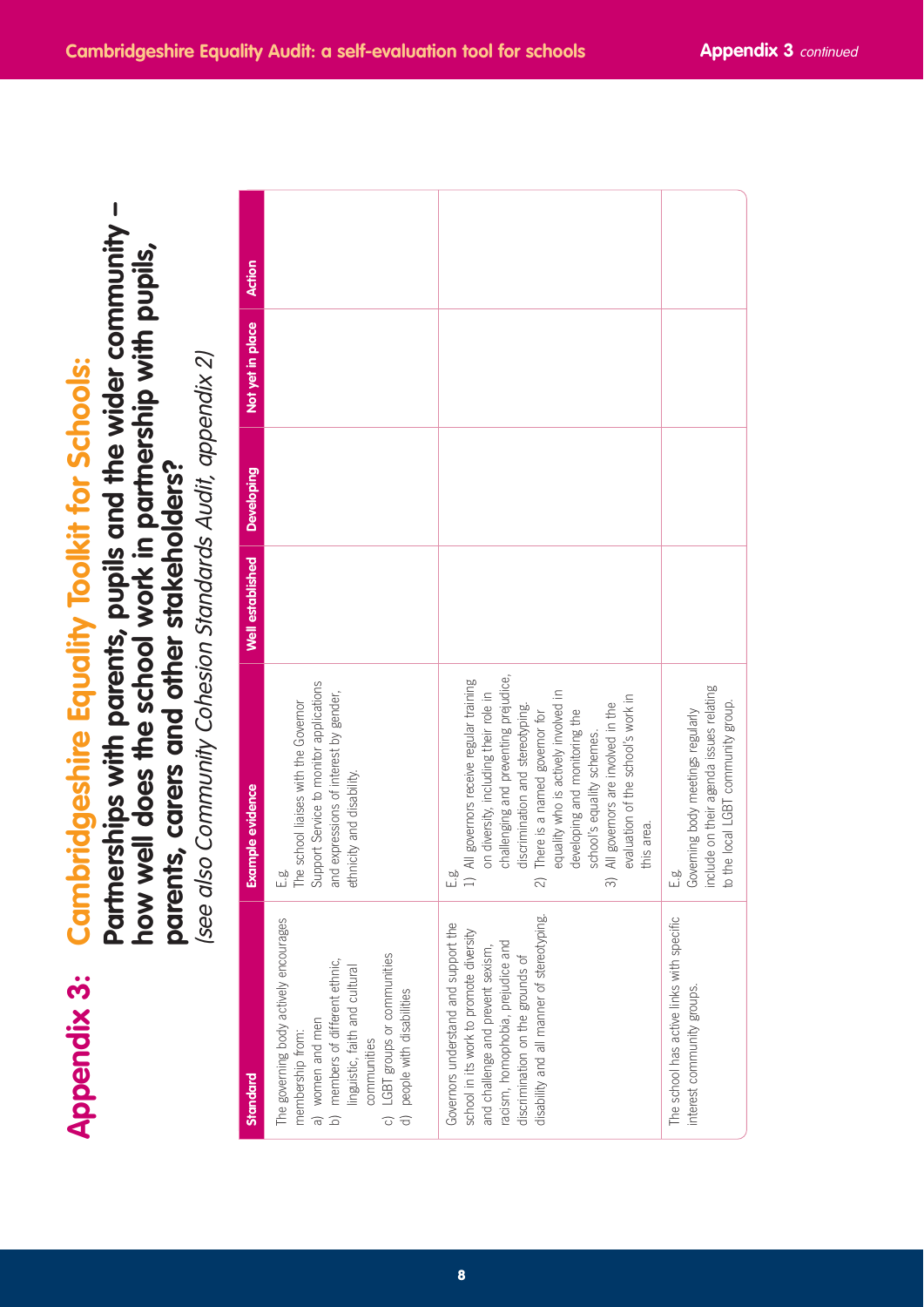| <b>Equa</b>    |                                |
|----------------|--------------------------------|
|                | ֖֖֚֚֚֚֚֚֚֚֚֚֡֬֝<br>֧֚֚֝<br>֧֚֝ |
|                |                                |
|                |                                |
|                |                                |
|                |                                |
| Cambridgeshire |                                |
|                |                                |
|                |                                |
|                |                                |
|                |                                |
|                |                                |
|                |                                |
|                |                                |
|                |                                |
|                |                                |
|                |                                |
| ppendix 3:     |                                |
|                |                                |
|                |                                |

|                                                                                                                                                                                    | Action            |                                                                                                                                                                                                                                                                                                                                                                                                                                                                                                                                                                                                                                                                               |                                                                                                                                                                                             |                                                                                                                                                                                                                                                                                                                                                                                                                                        |
|------------------------------------------------------------------------------------------------------------------------------------------------------------------------------------|-------------------|-------------------------------------------------------------------------------------------------------------------------------------------------------------------------------------------------------------------------------------------------------------------------------------------------------------------------------------------------------------------------------------------------------------------------------------------------------------------------------------------------------------------------------------------------------------------------------------------------------------------------------------------------------------------------------|---------------------------------------------------------------------------------------------------------------------------------------------------------------------------------------------|----------------------------------------------------------------------------------------------------------------------------------------------------------------------------------------------------------------------------------------------------------------------------------------------------------------------------------------------------------------------------------------------------------------------------------------|
|                                                                                                                                                                                    | Not yet in place  |                                                                                                                                                                                                                                                                                                                                                                                                                                                                                                                                                                                                                                                                               |                                                                                                                                                                                             |                                                                                                                                                                                                                                                                                                                                                                                                                                        |
|                                                                                                                                                                                    | <b>Developing</b> |                                                                                                                                                                                                                                                                                                                                                                                                                                                                                                                                                                                                                                                                               |                                                                                                                                                                                             |                                                                                                                                                                                                                                                                                                                                                                                                                                        |
|                                                                                                                                                                                    | Well established  |                                                                                                                                                                                                                                                                                                                                                                                                                                                                                                                                                                                                                                                                               |                                                                                                                                                                                             |                                                                                                                                                                                                                                                                                                                                                                                                                                        |
| dership and Management - how effective are<br><b>Cambridgeshire Equality Toolkit for Schools:</b><br>leadership and management in raising<br>ievement and supporting all learners? | Example evidence  | working towards disability and gender<br>consultation with all members of the<br>The schemes set out how the school<br>equality and to combating all forms<br>The schemes commit the school to<br>will promote diversity and challenge<br>discrimination on the grounds of<br>Progress with the scheme action<br>The schemes are reviewed on a<br>plans is reported upon annually.<br>The schemes are developed in<br>gender, sexual orientation and<br>harassment and stereotyping.<br>of prejudice, discrimination,<br>and prevent prejudice and<br>school community.<br>three year cycle.<br>disability.<br>فه<br>نــا<br>$\widehat{\sim}$<br>$\widehat{\infty}$<br>₹<br>5 | The governing body receives regular<br>All staff are aware of the schemes<br>and take steps to ensure<br>progress reports.<br>implementation.<br>فه<br>نــا<br>$\widehat{z}$<br>$\boxed{1}$ | Assessment of the impact of policies<br>makes use of gender, ethnicity, SEN<br>A review has taken place in the last<br>Amendments are made in the light<br>3 years and the date of the last<br>review is included in all policies.<br>Good practice in the school is<br>of impact assessments<br>celebrated and shared<br>and disability data.<br>فه<br>نــا<br>$\boxed{1}$<br>$\widehat{+}$<br>$\widehat{\sim}$<br>$\widehat{\infty}$ |
| ach<br><b>OOL</b><br>the<br><b>Appendix 3:</b>                                                                                                                                     | Standard          | The school has a written Disability and<br>separate schemes or as a section of<br>Gender Equality Scheme (either as<br>another strategic document)                                                                                                                                                                                                                                                                                                                                                                                                                                                                                                                            | the governing body and implemented by<br>The schemes have been endorsed by<br>the school's management team                                                                                  | reviewed and their effectiveness evaluated<br>Policies and procedures are regularly<br>in terms of their impact on:<br>disability equality<br>gender equality<br>race equality<br>$\widehat{\sigma}$<br>$\widehat{\vartriangle}$<br>$\widehat{\circ}$                                                                                                                                                                                  |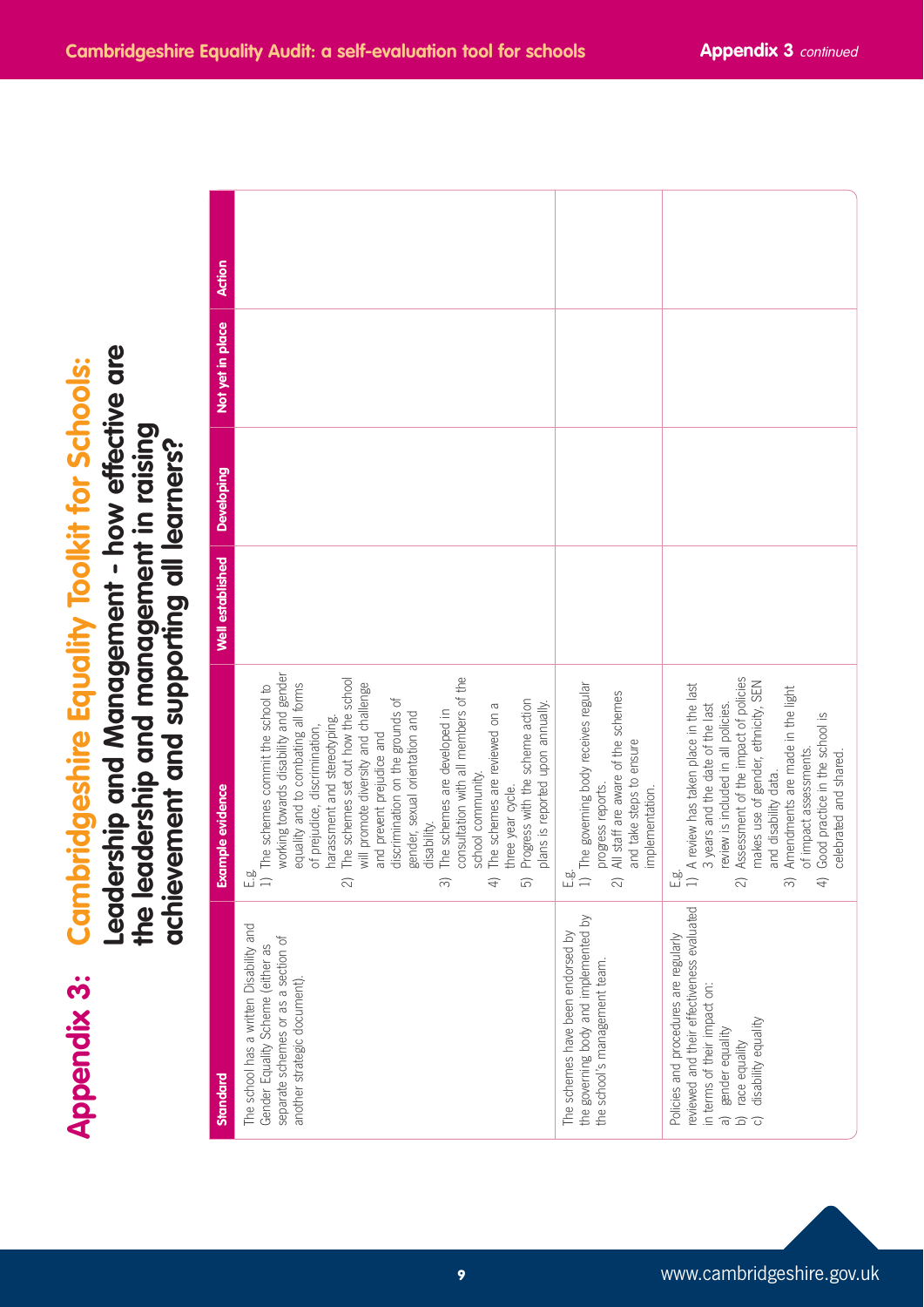| <b>Action</b>           |                                                                                                                                                                                                                                                                                                                                                                                     |                                                                                                                                                                                               |                                                                                                                                                                                                                                                                                                                                                                                                                                                                                        |                                                                                                                                                                                                                                                                                                                                                 |
|-------------------------|-------------------------------------------------------------------------------------------------------------------------------------------------------------------------------------------------------------------------------------------------------------------------------------------------------------------------------------------------------------------------------------|-----------------------------------------------------------------------------------------------------------------------------------------------------------------------------------------------|----------------------------------------------------------------------------------------------------------------------------------------------------------------------------------------------------------------------------------------------------------------------------------------------------------------------------------------------------------------------------------------------------------------------------------------------------------------------------------------|-------------------------------------------------------------------------------------------------------------------------------------------------------------------------------------------------------------------------------------------------------------------------------------------------------------------------------------------------|
| Not yet in place        |                                                                                                                                                                                                                                                                                                                                                                                     |                                                                                                                                                                                               |                                                                                                                                                                                                                                                                                                                                                                                                                                                                                        |                                                                                                                                                                                                                                                                                                                                                 |
| Developing              |                                                                                                                                                                                                                                                                                                                                                                                     |                                                                                                                                                                                               |                                                                                                                                                                                                                                                                                                                                                                                                                                                                                        |                                                                                                                                                                                                                                                                                                                                                 |
| <b>Well</b> established |                                                                                                                                                                                                                                                                                                                                                                                     |                                                                                                                                                                                               |                                                                                                                                                                                                                                                                                                                                                                                                                                                                                        |                                                                                                                                                                                                                                                                                                                                                 |
| <b>Example evidence</b> | All staff can articulate what needs to<br>The SDP and other action plans are<br>Priorities and targets are set as part<br>of the SDP and other action plans<br>monitored to ensure that equality<br>(e.g. Literacy/Numeracy or<br>departmental plans)<br>targets are met.<br>be improved.<br>فع<br>أسا<br>$\overline{=}$                                                            | The use and deployment of resources<br>deployed effectively and efficiently to<br>1) All available resources are used and<br>is monitored and evaluated.<br>achieve targets.<br>sò<br>∐<br>ରି | participate in formulating the school's<br>School records and reports racist and<br>in relevant policies, communications<br>Pupils (e.g. through School Council)<br>School's commitment is articulated<br>contractors and in public-facing<br>with parents, pupils, staff and<br>homophobic incidents.<br>approach to equality.<br>documents.<br>فه<br>نــا                                                                                                                            | Staff and pupils display understanding<br>of and an ability to discuss issues of<br>Staff and pupils show knowledge of,<br>reporting and recording systems.<br>Procedures are shared with and<br>and confidence in, the school's<br>prejudice, discrimination and<br>supported by parents<br>stereotyping.<br>فه<br>نــا                        |
| <b>Standard</b>         | The school identifies appropriate priorities<br>and targets to ensure the inclusion and<br>pupils from different ethnic groups,<br>achievement of pupils from different<br>including Gypsies, Travellers and<br>pupils with a disability<br>pupils learning EAL<br>pupils with SEN<br>a) boys and girls<br>groups:<br>$\boxed{\bigcirc}$<br>$\widehat{\sigma}$<br>$\widehat{\circ}$ | Specific grants are used effectively for<br>their designated purposes                                                                                                                         | based on language, religion/belief<br>racial inequalities, including those<br>There is a whole school approach to<br>promoting equality and to tackling:<br>harassment on the grounds of<br>homophobia and stereotyping<br>gender inequality, sexism and<br>inequalities, stereotyping and<br>racism and stereotyping<br>stereotyping<br>or culture<br>disability.<br>$\widehat{\sigma}$<br>$\widehat{\triangle}$<br>$\widehat{\,\,\sigma}$<br>$\widehat{\Theta}$<br>$\widehat{\circ}$ | homophobia and homophobic bullying<br>respond promptly, firmly and consistently<br>bullying on the grounds of disability<br>There are clear procedures in place to<br>sexism and sexual harassment<br>racism and racist bullying<br>to incidents of:<br>$\widehat{\sigma}$<br>$\widehat{\mathbf{D}}$<br>$\widehat{\circ}$<br>$\widehat{\sigma}$ |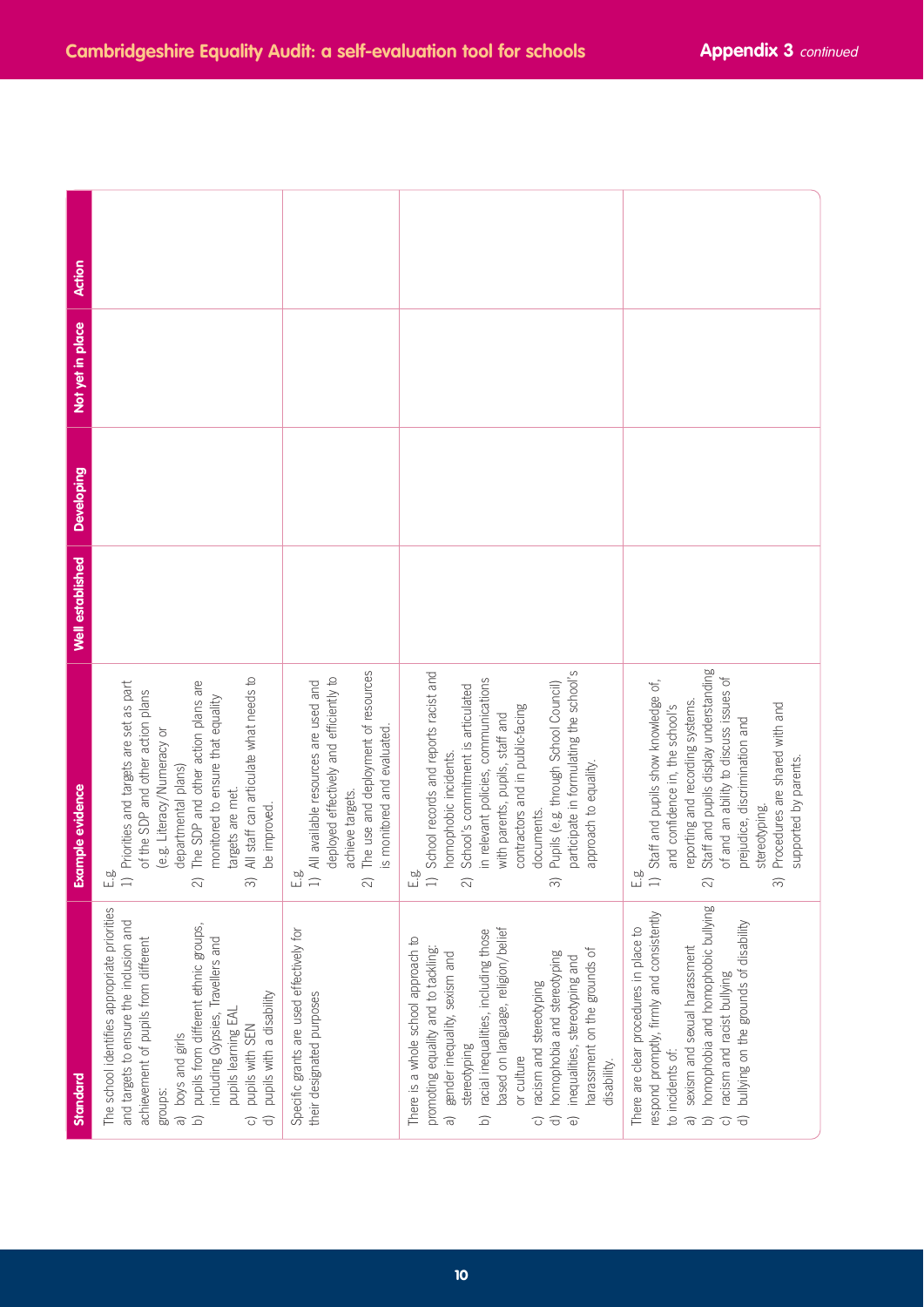| Standard                                                                                                                                                                                                                                                                                                                                                                | <b>Example evidence</b>                                                                                                                                                                                                                                                                        | Well established | <b>Developing</b> | Not yet in place | Action |
|-------------------------------------------------------------------------------------------------------------------------------------------------------------------------------------------------------------------------------------------------------------------------------------------------------------------------------------------------------------------------|------------------------------------------------------------------------------------------------------------------------------------------------------------------------------------------------------------------------------------------------------------------------------------------------|------------------|-------------------|------------------|--------|
| groups and sets is fair and equitable<br>b) ethnicity (including Traveller and<br>EAL status)<br>The allocation of pupils to teaching<br>and monitored by:<br>disability<br>a) gender<br><b>SEN</b><br>$\widehat{\sigma}$<br>$\widehat{\circ}$                                                                                                                          | E.g.<br>Subject/unit leaders or departments<br>monitor and regularly review pupil<br>progress and grouping is flexible.                                                                                                                                                                        |                  |                   |                  |        |
| The criteria used for allocating pupils to<br>pupils from different ethnic groups,<br>optional groups at secondary level are<br>ncluding Gypsies, Travellers and<br>pupils with a disability<br>pupils learning EAL<br>fair and equitable to:<br>pupils with SEN<br>a) boys and girls<br>$\overline{c}$<br>$\begin{bmatrix} 1 \\ 0 \end{bmatrix}$<br>$\widehat{\sigma}$ | individuals in identified subject areas.<br>Departments monitor the allocation<br>any apparent differential in uptake,<br>Positive action is taken to address<br>including provision of additional<br>support for particular groups or<br>of pupils to optional subjects.<br>öò<br>щ<br>$\sim$ |                  |                   |                  |        |
| a) gender<br>b) ethnicity (including Traveller and<br>EAL status)<br>The school analyses exclusions by:<br>d) disability<br><b>N</b> ES<br>$\overline{C}$                                                                                                                                                                                                               | pupils from particular ethnic or<br>Disproportionate representation in<br>is identified and strategies put in<br>pupils with a disability<br>place to address this.<br>exclusion figures by:<br>pupils with SEN<br>cultural groups<br>girls or boys<br>فه<br>نــا                              |                  |                   |                  |        |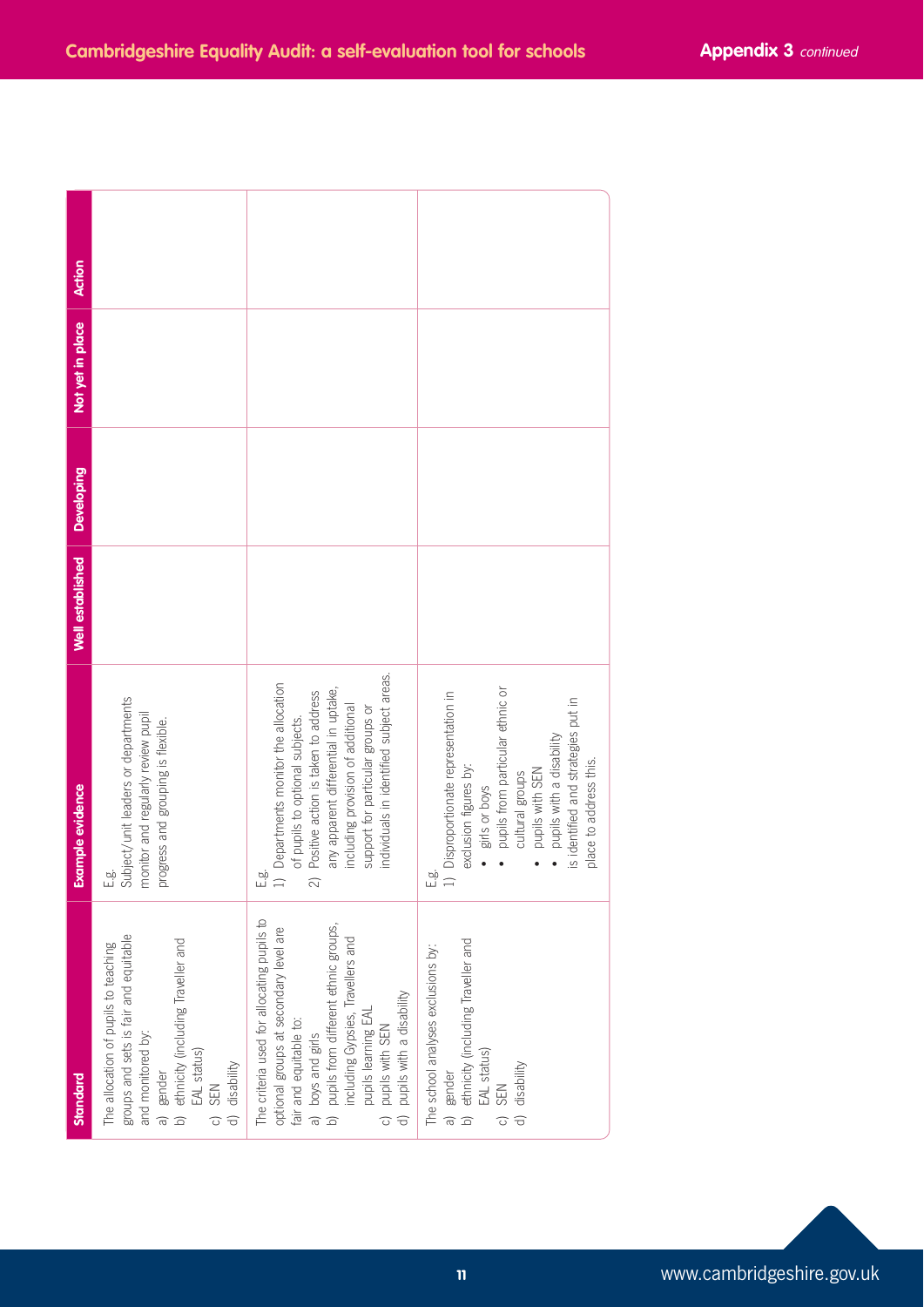**Making Children Matter**



## **Appendix 4: Sample Equality Statements**

Schools may select from the following bank of statements and include them in their corresponding policies to ensure that all their policies take account of and address equality issues.

The standards from the Equality Audit (appendix 3) can also be used as statements for inclusion in relevant policies.

## **Pupils' attainment and progress**

This school expects the highest possible standards. Staff have high expectations of all pupils and continually challenge them to reach higher standards.

The school recognises and values all forms of achievement. We will monitor and analyse pupil performance by ethnicity, gender, disability and special educational need and take account of socio-economic circumstances. Any disparities which are identified will be addressed through targeted curriculum planning, teaching and support.

## **The quality of provision - teaching and learning**

All staff ensure the classroom is an inclusive environment in which pupils feel all contributions are valued. Positive steps are taken to include pupils who may otherwise be marginalized.

We take account of pupils' experiences and starting points and are responsive to pupils' different learning styles. All pupils are regularly consulted about their learning.

Pupil grouping is planned and varied to reflect the requirements of learners and their social development needs. Allocations to teaching groups will be kept under continual review and analysed by ethnicity, gender and SEN.

Our teaching styles include collaborative learning. All pupils will be encouraged to question, discuss and collaborate in problem solving tasks. Pupils will be encouraged to be a resource for their peers.

Staff encourage pupils to become independent and assist them in taking responsibility for the management of their own learning and behaviour.

Staff will use a range of methods and strategies to assess pupil progress. Assessments are analysed for gender, cultural and social bias, and take account of access issues, e.g. print size.

This school believes that self-assessment is a teaching-learning strategy, and we will provide all pupils with opportunities to take responsibility for their own learning through regular reflection and feedback on their progress.

## **The quality of provision - curriculum and other activities**

This school provides an appropriate curriculum for pupils of all backgrounds. We will monitor and evaluate its effectiveness through target setting and attainment analysis.

All pupils participate in the mainstream curriculum of the school.

The curriculum builds on pupils' starting points and is differentiated appropriately to ensure the inclusion of:

- boys and girls
- pupils learning English as an additional language
- pupils from minority ethnic groups, including Gypsies and Travellers
- pupils who are gifted and talented
- pupils with special educational needs
- pupils with a disability
- pupils who are in public care
- pupils who are at risk of disaffection and exclusion
- lesbian, gay or questioning young people

Each area of the curriculum is planned to incorporate the principles of equality and to promote positive attitudes to diversity. All subjects contribute to the spiritual, moral, social, and cultural development of all pupils.

**<sup>1</sup>** www.cambridgeshire.gov.uk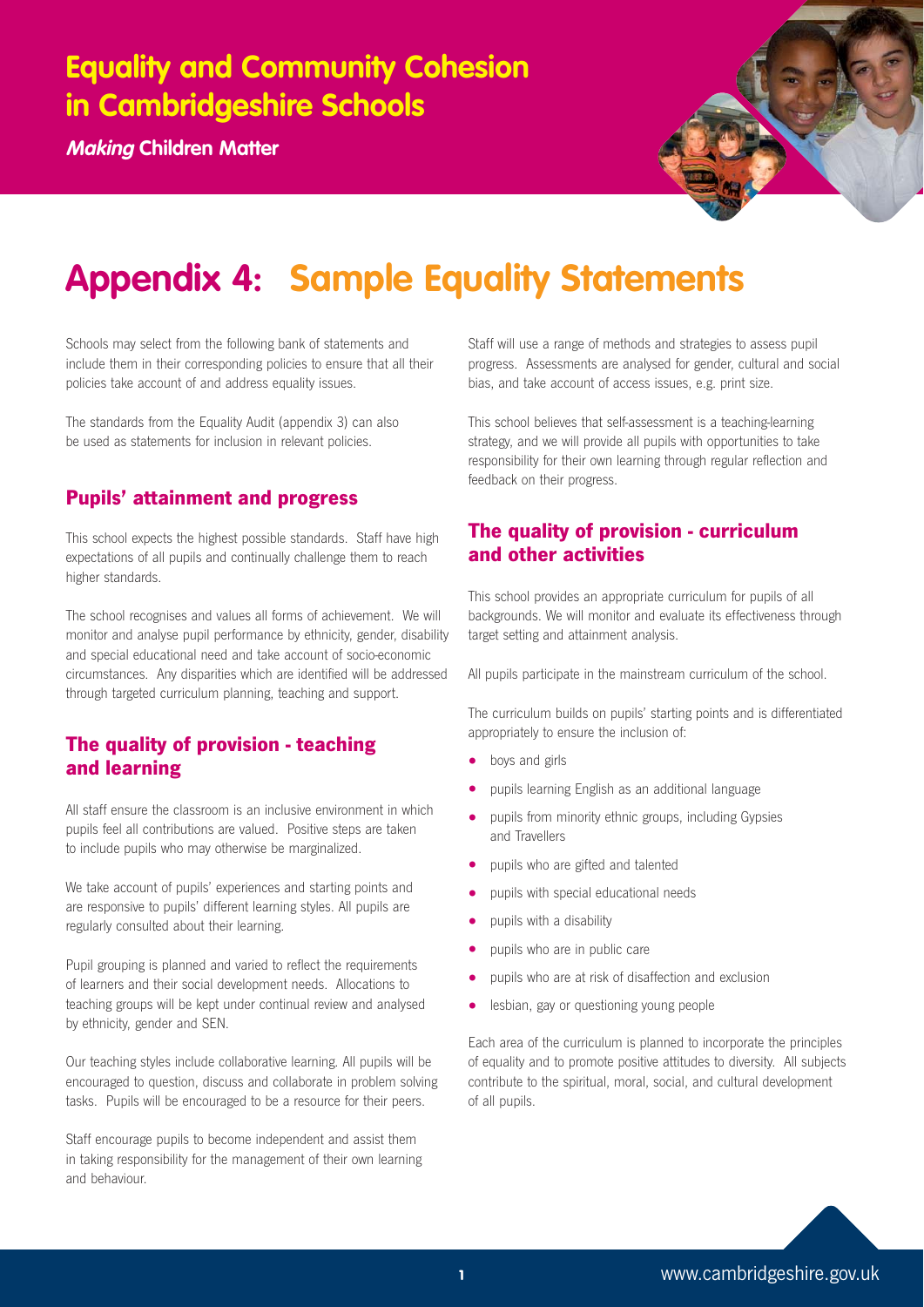The content of the curriculum reflects and values diversity. It encourages pupils to explore bias and to challenge prejudice and stereotypes.

Extra curricular activities and special events e.g. school productions, cater for the interests and capabilities of all pupils and take account of parental preferences related to religion and culture.

### **The quality of provision – guidance and support**

We actively promote good personal and community relations and recognise diversity as having a positive role to play within the school.

All staff are expected to foster a positive atmosphere of mutual respect and trust among boys and girls from all ethnic groups and range of abilities.

Staff challenge stereotypes and foster pupils' critical awareness and concepts of fairness, enabling them to detect bias and challenge inequalities.

Our pastoral support takes account of religious, cultural and ethnic differences, special educational needs, disability and the experiences and needs of Traveller pupils, refugees and asylum seekers' children.

The school provides appropriate support for pupils learning English as an additional language and pupils are encouraged to use their home and community languages to enhance their learning

We expect work experience providers to demonstrate their commitment to equality, including disability, gender and race equality.

Victims of harassment and bullying are given appropriate support using external agencies where appropriate. The perpetrators are dealt with in line with school policy and are provided with relevant support to consider and modify their behaviour.

### **Behaviour and Attendance**

This school expects high standards of behaviour from all pupils, appropriate for their developmental level.

We have procedures for disciplining pupils and managing behaviour that are fair and applied equally to all. All staff are expected to operate consistent systems of rewards and discipline.

It is recognised that cultural background and disability may affect behaviour. Our school takes this into account when dealing with incidents of unacceptable behaviour.

Clear procedures are in place so that all forms of bullying and harassment, including racism and harassment related to disability, sexism and homophobia, are dealt with promptly, firmly and consistently and are in line with relevant Cambridgeshire LA policies and guidance such as those for anti-bullying and dealing with racist incidents. All forms of harassment are recorded, monitored and dealt with in line with relevant school policies.

All staff are trained to deal effectively with bullying, racist incidents, racial harassment and prejudice and are offered support in handling such matters.

We encourage staff to explore their own views and attitudes to difference and to monitor their practice in relation to this policy. Adults in school take care to lead through example, demonstrating high expectations of all pupils.

We monitor exclusions by gender, ethnicity and special educational need and socio-economic circumstances are also considered. Action is taken in order to address any disparities between different groups of pupils.

This school will take all reasonable steps to prevent the exclusion of a pupil for a reason related to any disability they may have.

Pupils, staff and parents are aware of policies and procedures for dealing with harassment. They know that any language or behaviour, which is racist, sexist, homophobic or potentially damaging to any minority group, is always unacceptable.

Information and advice on attendance and exclusion is made available to parents in accessible formats such as relevant community languages and large print.

There are strategies to reintegrate long-term non-attenders and excluded pupils, which address the needs of all pupils.

Families are aware of their rights and responsibilities in relation to pupil attendance and absence is always followed up in a way that takes account of cultural issues or matters relating to a child's disability.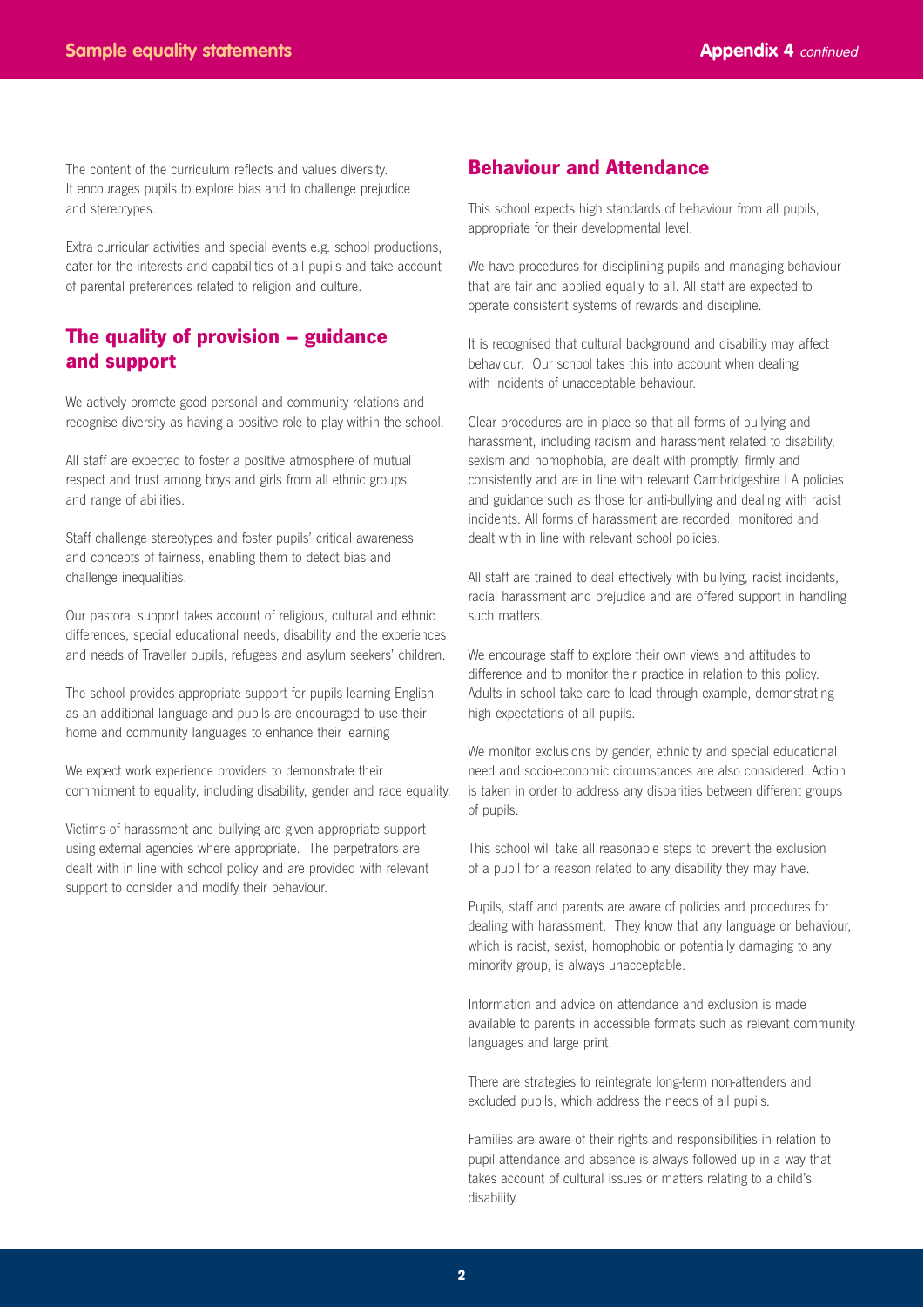We make provision for leave of absence for religious observance for staff as well as pupils.

We monitor attendance by gender, ethnicity and special educational need. Socio-economic circumstances are also considered. Action is taken in order to address any disparities between different groups of pupils.

The school will fully support children with long-term medical needs who may have an erratic attendance because they are in and out of hospital.

We expect full-time attendance of Traveller and Gypsy pupils.

### **Partnership with pupils, parents, carers and the wider community**

We monitor parental involvement and have strategies to raise participation of under represented groups of parents and sections of the community.

Information and meetings for parents are made accessible for all.

Progress reports to parents are clearly written and free from jargon to encourage parents to participate in their child's education. Where necessary information is available in languages and formats other than English. Parents with a disability or with learning difficulties will be able to access school's information.

Parents are fully involved in the school-based response for their child with special educational needs, understand the purpose of any intervention or programme of action and are told about the Parent Partnership Service when SEN is identified.

This school encourages participation of under represented groups in areas of employment. e.g: through work experience placements.

Informal events are designed to include the whole community and at times may target minority or marginalised groups.

This school works in partnership with parents and the community to address specific incidents and to develop positive attitudes to difference.

The school's premises and facilities are equally available and accessible for use by all groups within the community.

### **Leadership and management**

Steps are taken to ensure the school's admission process is fair and equitable to all pupils, including short-stay Traveller and refugee pupils and those with English as an additional language.

This school will not discriminate against a disabled pupil in the arrangements it makes for determining admission.

We will admit pupils with already identified special educational needs. Pupils with statements of special educational needs will always be admitted unless, through the statutory assessment process, it is demonstrated that the pupil's inclusion would be incompatible with the efficient education of other children.

Comprehensive information about pupils' ethnicity, first language, religion, physical needs, diet etc. is included in admissions forms OR gathered at admissions interview.

The school adheres to recruitment and selection procedures which are fair, equitable and in line with statutory duties and Cambridgeshire County Council guidelines.

We will take steps to encourage people from under represented groups to apply for positions at all levels in the school and ensure recruitment and selection processes are monitored.

Equality and diversity issues are reflected in our school's employment practices.

Everyone associated with the school is informed of the contents of this policy. All staff and visitors must support the ethos of the school, promoting equality and challenging bias and stereotyping wherever they observe it.

We will ensure that staff training continually highlights equality issues. Equality is incorporated in the induction programme for new staff.

The skills of all staff, including non-teaching and part-time staff are recognised and valued. All staff are given status and support and are encouraged to share their knowledge.

Staff handbooks and regular professional development activities are available for all staff members to support their practice in relation to this policy.

Staff and visitors provide a wide range of role models and the school strives to reflect the diversity of the local and wider community.

This school opposes all forms of racism, homophobia, prejudice and discrimination.

Resources and displays in our school reflect the experience and backgrounds of pupils, promote diversity and challenge stereotypes. They are reviewed regularly to ensure that they reflect the inclusive ethos of the school, e.g. the inclusion of images relating to minority ethnic and Gypsy and Traveller children; displays to be positioned at eye level, etc.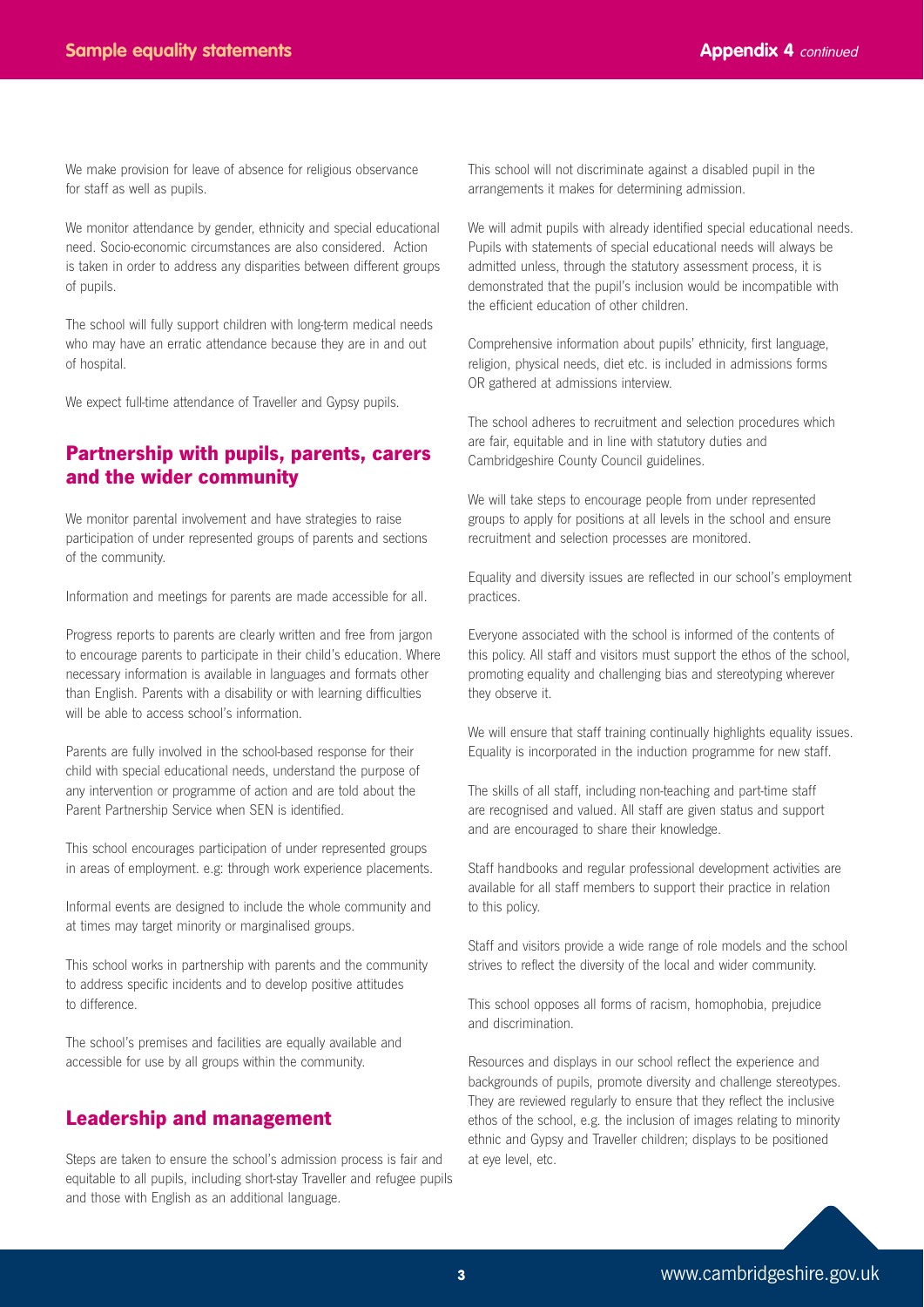### **Linguistic Diversity**

**Your statement on language will depend on the linguistic profile of your school. For example, if your school is multi-lingual, you might want a statement such as:**

We welcome the diversity of languages in our school and we give them all status and value. We look for opportunities to use our languages to enrich the curricular experience of all our pupils and we draw upon the expertise of our school community wherever possible.

Resources and displays reflect the multilingual nature of our community.

We recognise the positive role home and first languages have to play in the development of English language learning and in pupils' cognitive development. Pupils who speak languages other than English are encouraged to use them in school, and wherever possible, we offer bilingual support for pupils who are in the earlier stages of learning English.

#### **A school where there is one other dominant language may use the heading 'Linguistic diversity and bilingualism' and state:**

We welcome bilingualism in our school and build upon this by celebrating the diversity of languages in British society. We look for opportunities to use languages to enrich the curricular experience of all our pupils and we draw upon the expertise of our school community wherever possible.

Resources and displays reflect the bilingual nature of our community.

We recognise the positive role home and first languages have to play in the development of English language learning and in pupils' cognitive development. Bilingual pupils are encouraged to use their home or first language in school, and wherever possible, we offer bilingual support for pupils who are in the earlier stages of learning English.

#### **A school with few or no bilingual pupils may use the heading 'linguistic diversity' and state:**

We recognise and celebrate the linguistic diversity in British society. We look for opportunities to enrich the curricular experience of all our pupils by:

- highlighting how English has borrowed from other languages
- raising awareness of the similarities and differences between English and other languages
- reflecting the multilingual nature of wider society in our resources and displays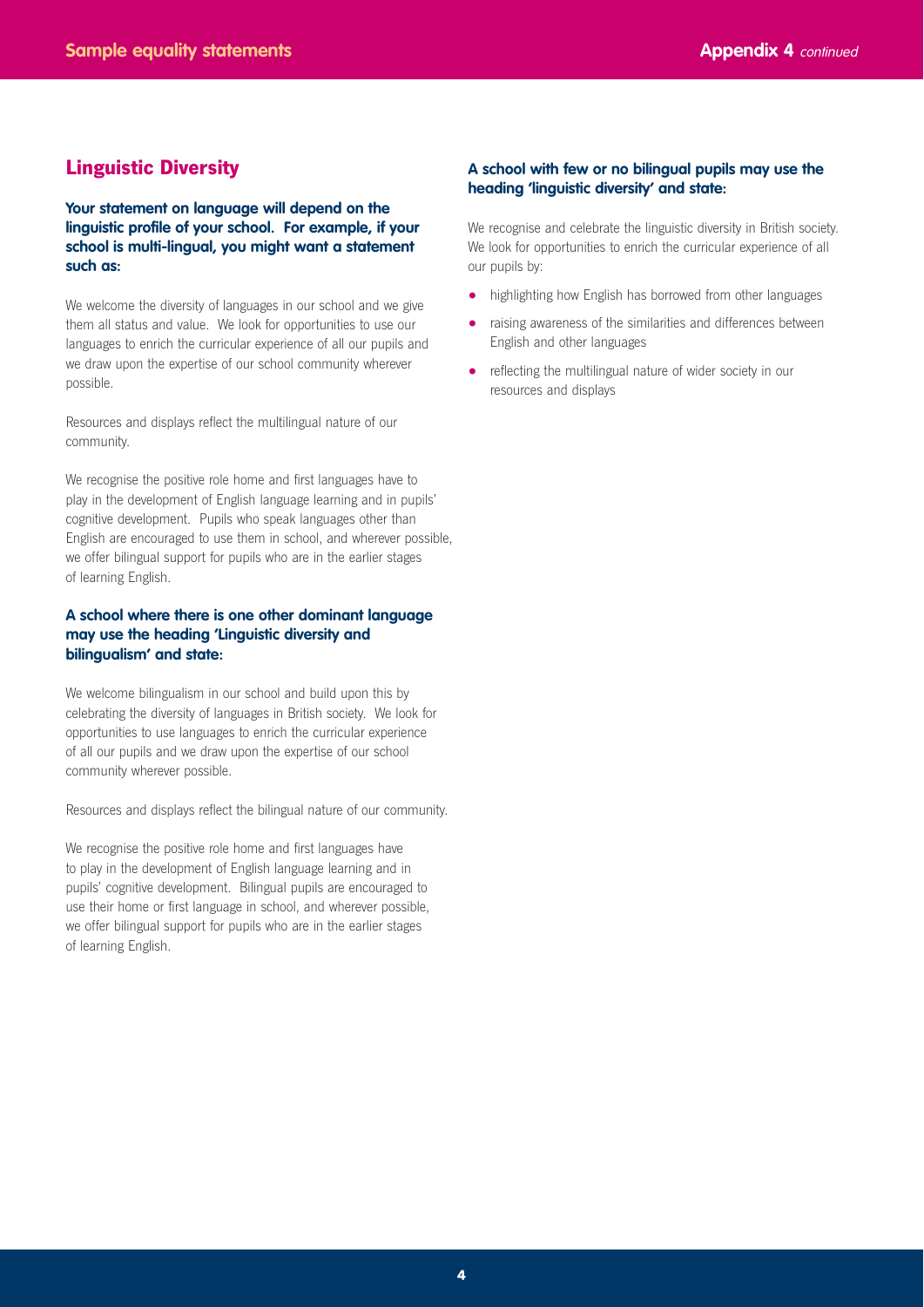**Making Children Matter**



## **Appendix 5: Useful documents, websites and contacts**

## **Community Cohesion**

Community Cohesion Education Standards for Schools (Home Office; DfES; CRE, 2004) **www.standards.dfes.gov.uk/pdf/commcohesion.pdf**

DCSF Guidance on the duty to promote community cohesion (ref. 00598-2007DOM-EN)

**www.teachernet.gov.uk/publications**

Our Shared Future (Commission on Cohesion and Integration, 2007) **www.integrationandcohesion.org.uk**

## **Gender Equality**

For detailed guidance on developing, gender equality objectives and a gender equality scheme, see:

The Gender Equality Duty and schools: Guidance for public authorities in England (ISBN 978 1 84206 025 4) Arndale House, Arndale Centre, Manchester M4 3EQ **www.eoc.org.uk**

For further information relating to the Gender Equality Duty, including a model gender equality scheme for employment, see **www.epm.co.uk**

## **Disability Equality**

Implementing the Disability Discrimination Act in schools and early years settings (ref. 0160-2006DOC-EN) DfES Publications, PO Box 5050, Sherwood Park, Annesley, Nottingham NG15 0DJ **www.teachernet.gov.uk/publications**

Promoting disability equality in schools (DfES 2006, PPSLS/D35/1206/13) **www.teachernet.gov.uk/publications**

## **Race Equality**

Code of Practice on the duty to promote race equality (statutory) The duty to promote race equality: a guide for schools (non-statutory)

The Commission for Racial Equality (CRE) documents above are available from the Equality and Human Rights Commission's website: **www.equalityhumanrights.com**.

**If you have any queries or comments, please contact Bethan Rees from Cambridgeshire Race Equality and Diversity Service (CREDS): bethan.rees@cambridgeshire.gov.uk** Tel: **01223 568841**